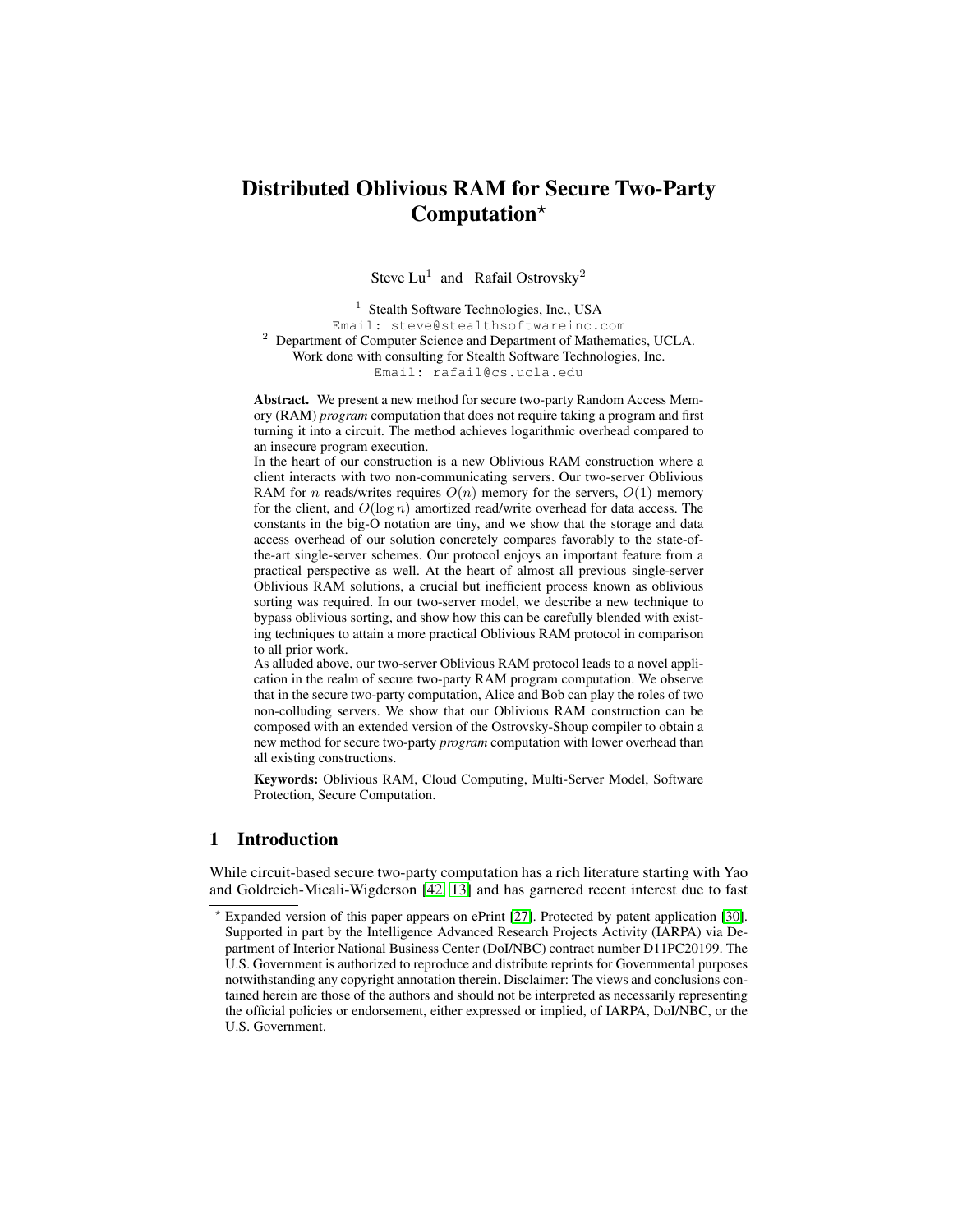implementations (e.g. [\[20\]](#page-19-3), [\[24\]](#page-19-4), etc.), modern algorithms are typically represented as Random Access Memory (RAM) programs rather than circuits, that contain multiple branches, recursion, while loops, etc. Unrolling these into circuits it often incredibly costly. The alternative was proposed by Ostrovsky and Shoup (in STOC 1997) [\[33\]](#page-19-5): to utilize Oblivious RAM machinery inside two party computation and "simulate" the client by two players. More specifically, Ostrovsky and Shoup [\[33\]](#page-19-5) suggests simulating the CPU of an oblivious RAM machine using off-the-shelf secure computation to perform CPU execution steps with atomic instructions implemented by circuits (that are executed securely) to simulate a "virtual" client in the Oblivious RAM and rely on one of the players to implement encrypted memory of Oblivious RAM. The simulation of each CPU is done through circuit-based secure two-party computation, thus CPU size in the Oblivious RAM simulation must be minimized, as otherwise it impacts simulation of each step of the computation. Luckily, there are multiple Oblivious RAM solutions that require  $O(1)$  CPU memory in the security parameter.

The Ostrovsky-Shoup compiler suffers from two drawbacks: (1) The best running time of Oblivious RAM simulation with  $O(1)$  memory requires  $O(\log^2 n / \log \log n)$ overhead for running programs of length  $n$  due to Kushilevitz, Lu, and Ostrovsky (in SODA 2012) [\[26\]](#page-19-6) and (2) The most problematic part of this approach is that most Oblivious RAM simulations with small CPU size, starting with Goldreich and Ostrovsky require "Oblivious Sorting" that introduce a huge constant into Oblivious RAM simulation that essentially kills all practicality. In this paper we eliminate both drawbacks stated above.

At the heart of our construction is a model known as "Distributed (or two-Server) Oblivious RAM" where an Oblivious RAM client is allowed to interact with two or more non-communicating databases. This model is analogous to the multi-server Private Information Storage model introduced by Ostrovsky and Shoup [\[33\]](#page-19-5). The critical difference is that in [\[33\]](#page-19-5), while using two servers, as a building block they use singleserver Oblivious RAM solution as a building block. The principle difference in the current paper is to take a closer look that the Oblivious RAM technology itself and to show how two non-communicating servers can lead to significant efficiency improvements in the Oblivious RAM itself. Further, we argue that two-server model of the Oblivious RAM is very natural in multiple applications. For example, as already mentioned our Oblivious RAM construction critically uses the two servers in obtaining an efficient two-party computation (where two players naturally implement two servers) since we show how completely skip the expensive "oblivious sorting" step of Oblivious RAM. We then show how two players can act as two servers in distributed ORAM and sort directly on the pseudo-random keys. This contribution may also be of independent interest in the realm of practical Oblivious RAM, as well as theoretical constructions that use Oblivious RAM.

We highlight two practical and realistic scenarios in which our solution is especially important: as already mentioned, complicated programs with branching, loops, recursion, and multiple execution paths, and secondly, programs which access during run-time only a small number of bits from large public inputs. If the size of the random access program (which could be dramatically smaller than the corresponding circuit) and inputs are bounded by  $\Lambda$  and runs in time  $T$ , our solution is the first practical method with  $\tilde{O}((T + \Lambda) \log(T + \Lambda))$  communication and computation complexity. We also remark that if we allow preprocessing on large inputs (such as on a large database, maps, graphs, networks, etc.), the online work can be reduced to  $O((T + \varepsilon) \log(T + \Lambda))$ , where  $\varepsilon$  bounds the size of online inputs (such as in a query). This precomputation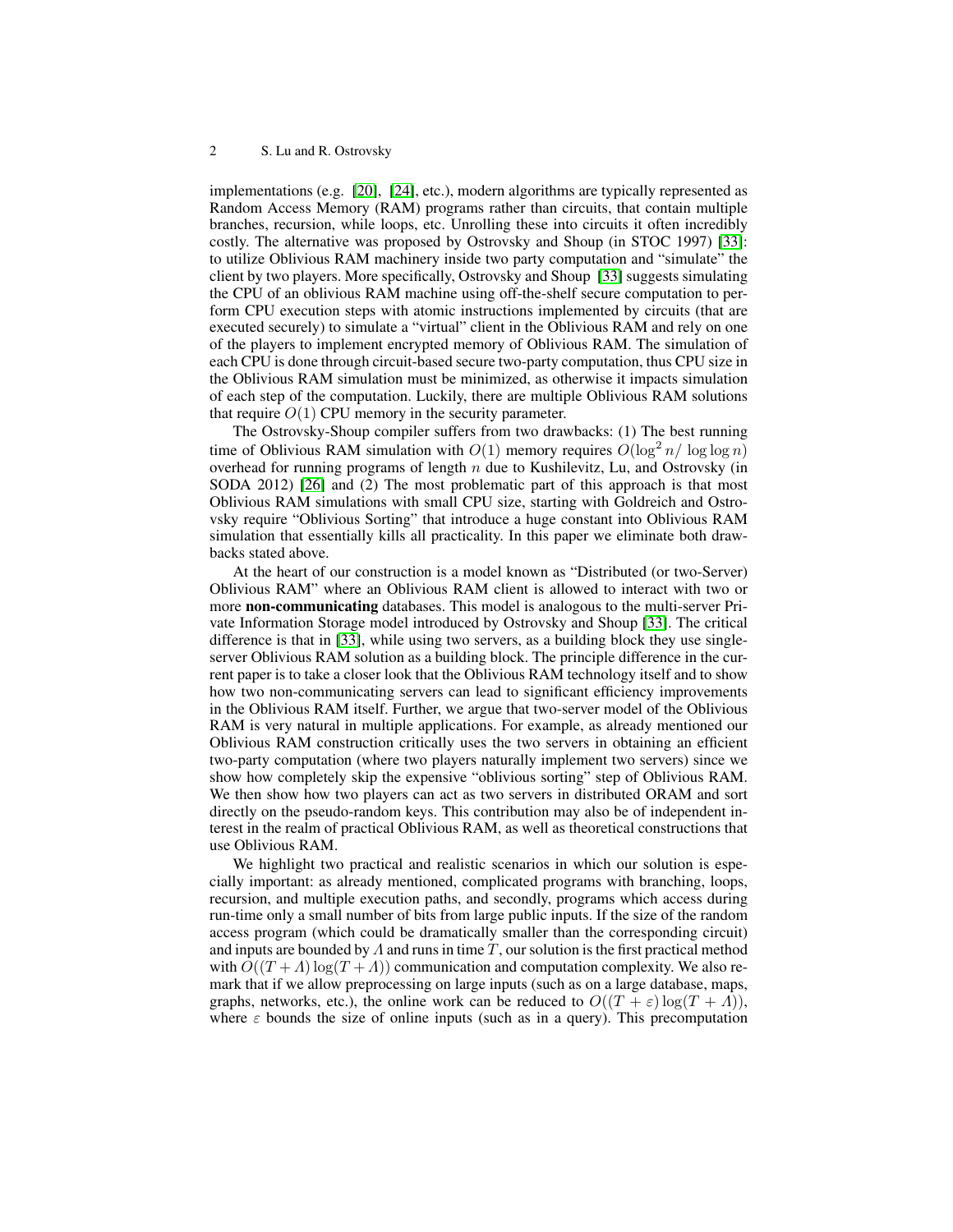model was used in the work of Gordon et al. [\[19\]](#page-19-7) to achieve *polylogarithmic* online overhead, which we improve to *logarithmic* overhead. We now remind the reader of the motivation behind Oblivious RAM.

The concept of outsourcing data storage or computation is wide-spread in practice. This raises the issue of what happens to the privacy of the data when the outsourcing service is only semi-trusted or untrusted. Encryption can be employed to protect the *content* of the data, but it is apparent that information might be revealed based on how the data is accessed. Simply put, encryption by itself alone does not entirely address the issue of data privacy at hand.

The sequence of reads and writes a client makes to the remotely stored data is known as the *access pattern*. Even if the content of the data is protected by encryption, the server storing the data can deduce information about the encrypted data just by observing and analyzing the access pattern. For instance, the server can correlate this pattern with public information about the client's behavior, such as the purchase or sale of stock. Over time, the server may learn enough information to predict the behavior of the client or the underlying semantics of the data, thereby defeating the purpose of encrypting it in the first place.

A trivial solution would be for the client to access the entire stored database every single read or write. This clearly hides the access pattern, but the per-access overhead is linear in the size of stored data. The question remains:

*Is it possible to hide the access pattern with less than linear overhead?*

In the model where the client is a Random Access Machine (i.e. RAM model), Goldreich and Ostrovsky [\[11,](#page-18-1) [32,](#page-19-8) [31,](#page-19-9) [14\]](#page-18-2) introduced the concept of hiding the access pattern in the context of software protection. A small protected CPU would run on a machine with large unprotected RAM. The goal was to obliviously simulate access to RAM, so that the set of instructions ran by the CPU would be protected against an outsider monitoring the RAM. In this manner, an adversary observing the RAM would learn nothing about what instructions were executed except the total number of instructions. The work of Goldreich [\[11\]](#page-18-1) featured two solutions using constant client memory: a "square-root" solution and a "recursive square-root" solution. The amortized time over-√ head of executing a program in the former scheme was  $O(\sqrt{n})$ , and  $O(2^{\sqrt{\log n \log \log n}})$ in the latter. Ostrovsky [\[32,](#page-19-8) [31\]](#page-19-9) then discovered what is known as the "hierarchical solution" which had amortized overhead  $O(\min\{\log^3 n, \log^3 t\})$ , where t is the running time. The subsequent work of Goldreich and Ostrovsky [\[14\]](#page-18-2) contains the merged results of [\[32,](#page-19-8) [31,](#page-19-9) [11\]](#page-18-1) and featured a simpler method of reshuffling. The work described a way of simulating oblivious RAM with  $O(\log^3 n)$  amortized overhead per access for n data items, using constant client storage<sup>[3](#page-2-0)</sup> and  $O(n \log n)$  server storage. A simple way to modify the solution to make it *worst-case*  $O(\log^3 n)$  overhead per access was pointed out by Ostrovsky and Shoup in 1997 [\[33\]](#page-19-5).

While the asymptotic behavior of  $O(\log^3 n)$  overhead might seem efficient, this only gives a practical advantage over the trivial solution when  $n > \log^3 n$  (without even considering the constants hidden in the O). A database of size  $n = 2^{20}$  results in an overhead factor of roughly 8000, and such a large overhead would seem to cast oblivious RAM as outside the realm of practicality. Making oblivious RAM practical would be of great impact, as it can be applied to software protection and several other

<span id="page-2-0"></span><sup>&</sup>lt;sup>3</sup> We count storage as the number of records or data items stored in memory. We do not count small variables such as counters or loop iterators toward this amount as these typically are tiny compared to the size of a data item, nor the private-key encryption/decryption cost.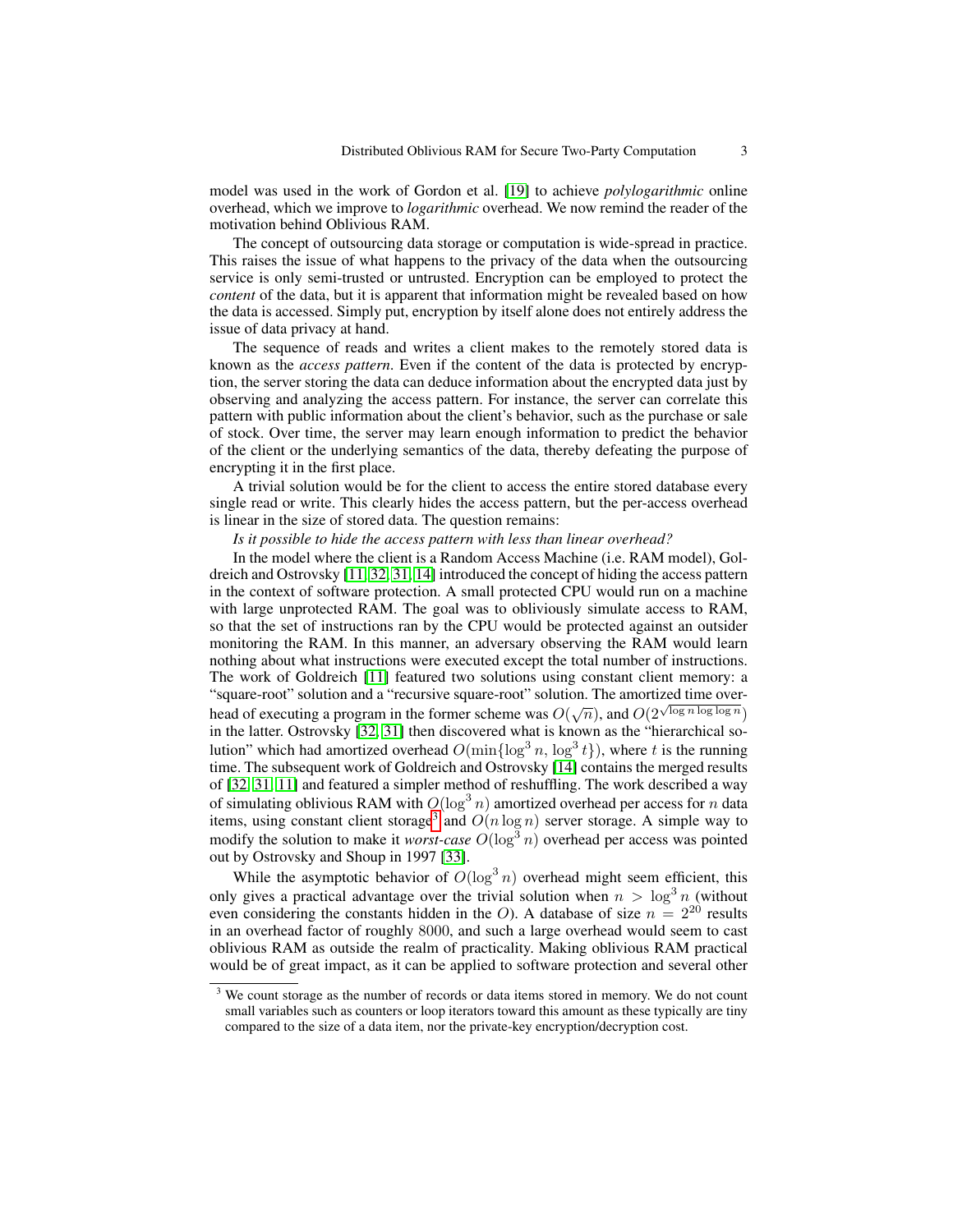important problems such as cloud computing, preventing cache attacks, etc. as we discuss later.

A highly interesting and powerful application of Oblivious RAM is in the problem of efficient, secure two-party *program* computation. While there are many ways to model computation, such as with Turing Machines, (Boolean) Circuits, Branching Programs, or Random Access Machines, one representation might be more natural than another, depending on the program. Nearly all secure two-party computation protocols require the program to be specified as a *circuit* between the two parties. Due to a clas-sic result by Pippenger and Fischer [\[37\]](#page-19-10), any Turing machine running in time  $T$  can be transformed into a circuit with only  $O(\log T)$  blowup, but it is not known in the RAM model of computation whether there exists such an efficient transformation to circuits. Therefore, even using the most efficient secure two-party protocols for circuits (e.g. IKOS [\[21\]](#page-19-11) or IPS [\[22\]](#page-19-12) protocols), there is no clear path on how to apply these to efficiently perform secure RAM computation. We consider the question:

*How can one efficiently perform secure two-party computation in the natural RAM model?*

RELATED WORK. Subsequent to Goldreich and Ostrovsky [\[32,](#page-19-8) [31,](#page-19-9) [11,](#page-18-1) [14\]](#page-18-2), works on Oblivious RAM [\[40,](#page-19-13) [41,](#page-19-14) [36,](#page-19-15) [16,](#page-18-3) [17,](#page-19-16) [38,](#page-19-17) [18,](#page-19-18) [26,](#page-19-6) [39\]](#page-19-19) looked at improving the concrete and asymptotic parameters of oblivious RAM. We give a full summary of these schemes in Section [2.](#page-6-0) The major practical bottleneck of all these works on Oblivious RAMs is a primitive called *oblivious sorting* that is being called upon as a sub-protocol. Although the methods for oblivious sorting have improved, it still remains as both the critical step and the primary stumbling block of all these schemes. Even if new methods for oblivious RAM are discovered, there is an *inherent limit* to how much these schemes can be improved. It was shown in the original work of Goldreich and Ostrovsky [\[14\]](#page-18-2) that there is a lower bound for oblivious RAM in this model.

([\[14\]](#page-18-2), Theorem 6): *To obliviously perform* n *queries using only* O(1) *client memory, there is a lower bound of* O(log n) *amortized overhead per access.*

We mention several results that are similar to Oblivious RAM but work in slightly different models. The works of Ajtai [\[1\]](#page-18-4) and Damgård et al. [\[10\]](#page-18-5) show how to construct oblivious RAM with information-theoretic security with poly-logarithmic overhead in the restricted model where the Adversary can not read memory contents. That is, these results work in a model where an adversary only sees the sequence of accesses and not the data. The work of Boneh, Mazieres and Popa [\[7\]](#page-18-6) suggests ways to improve the efficiency of the "square-root" solution [\[11,](#page-18-1) [14\]](#page-18-2) when memory contents are divided into larger blocks.

Finally, the notion of *Private Information Storage* introduced by Ostrovsky and Shoup [\[33\]](#page-19-5) allows for private storage and retrieval of data. The work was primarily concentrated in the information theoretic setting. This model differs from Oblivious RAM in the sense that, while the communication complexity of the scheme is sub-linear, the server performs a *linear* amount of work on the database. The work of Ostrovsky and Shoup [\[33\]](#page-19-5) gives a multi-server solution to this problem in both the computational and the information-theoretic setting and introduces the Ostrovsky-Shoup compiler of transforming Oblivious RAM into secure two-party computation. Directly quoting from their STOC 1997 [\[33\]](#page-19-5) paper (with citations cross-referenced):

*Both databases keep shares of the state of the CPU, and additionally one of the databases also keeps the contents of the Oblivious RAM memory. The main reason why we can allow one of the constituent databases to keep both the "share" of the CPU and the Oblivious RAM memory and still show that the view of this constituent database is*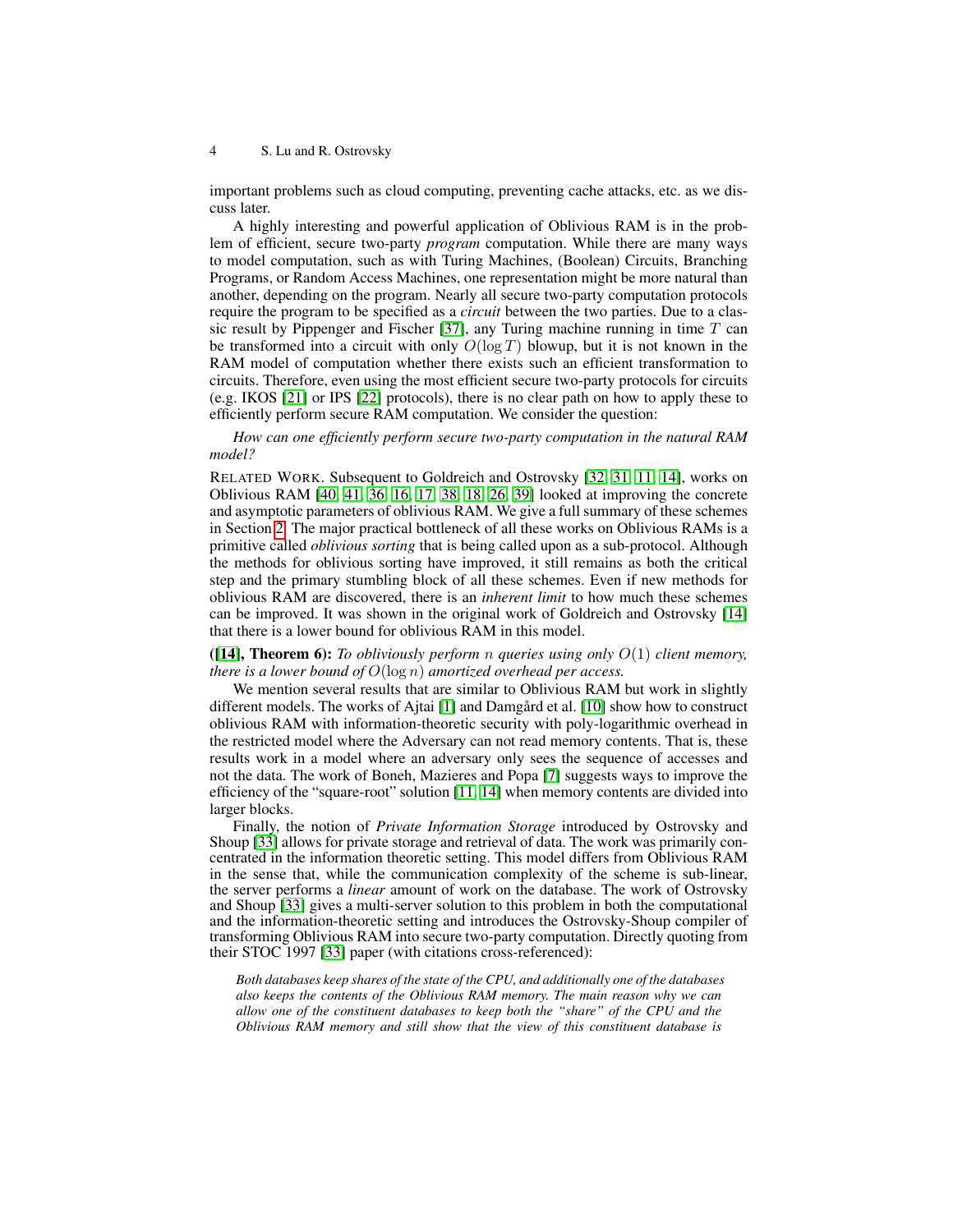*computationally indistinguishable for all executions is that the Oblivious RAM memory component is kept in an encrypted (and tamper-resistant) form (see [\[14\]](#page-18-2)), according to a distributed (between both databases) private-key stored in the CPU. For every step of the CPU computation, both databases execute secure two-party function evaluation of [\[42,](#page-19-0) [13\]](#page-18-0) which can be implemented based on any one-way trapdoor permutation family (again communicating through the user) in order to both update their shares and output re-encrypted value stored in a tamper-resistant way in Oblivious RAM memory component.*

The current work can be viewed as a generalization of the [\[33\]](#page-19-5) model where servers must also perform sublinear work. The notion of single-server "PIR Writing" was subsequently formalized in Boneh, Kushilevitz, Ostrovsky and Skeith [\[6\]](#page-18-7) where they provide a single-server solution. The case of amortized "PIR Writing" of multiple reads and writes was considered in [\[8\]](#page-18-8).

Also along the lines of oblivious simulation of execution, the result of Pippenger and Fischer [\[37\]](#page-19-10) shows that a single-tape Turing machine can be obliviously simulated by a two-tape Turing machine with logarithmic overhead.

With regard to secure computation for RAM programs, the implications of the Ostrovsky-Shoup compiler was explored in the work of Naor and Nissim [\[29\]](#page-19-20) which shows how to convert RAM programs into so-called circuits with "lookup tables" (LUT). This transformation incurs a poly-logarithmic blowup, or more precisely, for a RAM running in time T using space S, there is a family of LUT circuits of size  $T \cdot polylog(S)$ that performs the same computation. The work then describes a specific protocol that securely evaluates circuits with lookup tables. [\[29\]](#page-19-20) also applies to the related model of securely computing branching programs.

The Ostrovsky-Shoup compiler was further explored in the work of Gordon et al. [\[19\]](#page-19-7) in the case of amortized programs. Namely, consider a client that holds a small input x, and a server that holds a large database  $D$ , and the client wishes to repeatedly perform private queries  $f(x, D)$ . In this model, an expensive initialization (depending only on  $D$ ) is first performed. Afterwards, if f can be computed in time  $T$  with space  $S$  with a RAM machine, then there is a secure two-party protocol computing  $f$ in time  $O(T) \cdot polylog(S)$  with the client using  $O(log S)$  space and the server using  $O(S \cdot polylog(S))$  space.

Efforts on making Oblivious RAM perform well in the worst case were initiated by Ostrovsky and Shoup [\[33\]](#page-19-5) with follow-up works by Shi et. al [\[38\]](#page-19-17) and Stefanov-Shi-Song [\[39\]](#page-19-19). These results independently discover a way to avoid oblivious sorting, though have worse asymptotics than our new scheme. Although these results asymptotically perform worse (such as having  $O(\log^3 n)$  overhead), their focus was on reducing the worst-case overhead as well as minimizing actual constants and was effective for improving the running time for reasonably sized databases. Other works that considered worst-case overhead include Goodrich et. al [\[17\]](#page-19-16) and Kushilevitz et. al [\[26\]](#page-19-6).

OUR RESULTS. In this paper, we consider a model for oblivious RAM in which we can achieve far better parameters than existing single-server schemes. We mention that our model, like most existing schemes, focuses on computational rather than informationtheoretic security, and we only make the mild assumption that one-way functions exist. Instead of having a single server store our data, similar to Ostrovsky-Shoup [\[33\]](#page-19-5) we consider using multiple<sup> $4$ </sup> servers to store client's data. These servers are assumed to not communicate or collude with each other, but only communicate with the client. The

<span id="page-4-0"></span><sup>&</sup>lt;sup>4</sup> In general, we can consider multiple servers. For our purposes, two servers suffice.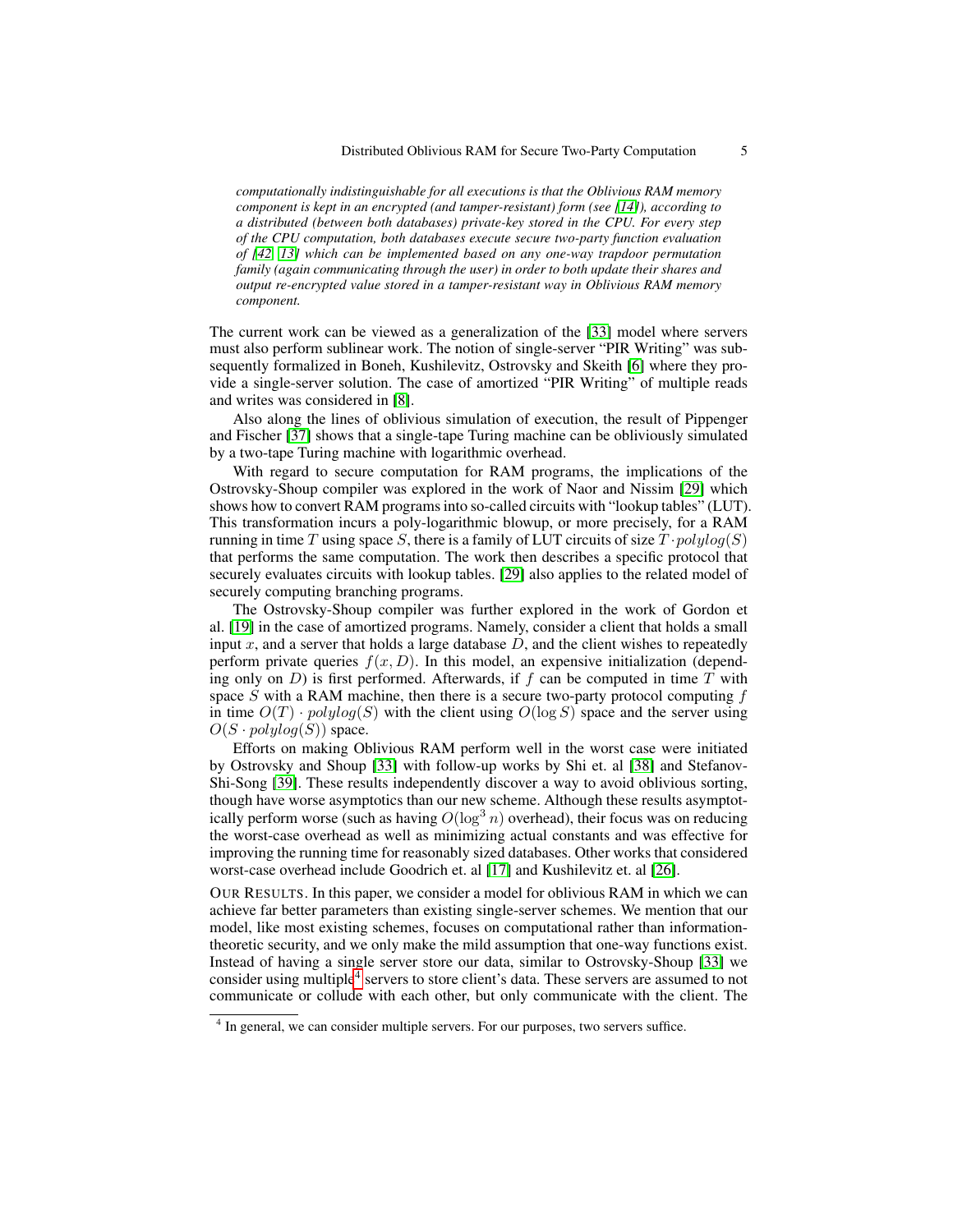main difference compared with [\[33\]](#page-19-5) is that [\[33\]](#page-19-5), while having several servers implemented virtual "off-the-shelf" Oblivious RAM that has a single server. We, in contrast, examine what two servers can bring to the Oblivious RAM world, where we allow these servers to perform simple computations such as hashing and sorting.

Note that although this Oblivious RAM model differs from the original model of the server only having read/write, we mention that it is still applicable in many of the interesting applications, such as cloud computing, tamper-proof CPUs interacting with other CPUs, and our main application, secure two-party computation. From a theoretical point of view, this model has been used in the past to much success such as in the seminal works in the areas of multi-prover Interactive Proof Systems [\[4\]](#page-18-9) and multi-server Private Information Retrieval [\[9\]](#page-18-10). As already mentioned, this model is also directly applicable to the Ostrovsky-Shoup compiler for the construction of secure twoparty RAM computation protocols.

In our two-server model, we introduce a new approach for Oblivious RAM that completely bypasses oblivious sorting, which was the inhibiting factor of practicality in most previous schemes (we give a comparison in Section [2.3\)](#page-8-0). To perform a sequence of n reads or writes, our solution achieves  $O(\log n)$  amortized overhead per access,  $O(n)$  storage for the servers, and constant client memory. This matches the lower bound in the single-server model [\[14\]](#page-18-2), and thus *no* single-server solution that uses constant client memory can asymptotically outperform our solution.

## Theorem 1 (Informal) *Assume one-way functions exist. Then there exists an Oblivious RAM simulation in the* two-server *model with* O(log n) *overhead.*

In the work of [\[18\]](#page-19-18), the notion of *Stateless* Oblivious RAM was introduced due to the fact that many Oblivious RAM solutions using super-constant client memory also required the client to maintain state between queries. All previous schemes with *constant* client memory were stateless and our new construction follows this trend.

As mentioned above, this new Oblivious RAM protocol leads to a novel application to secure *RAM program* computation. We then show how to perform secure two-party RAM computation by adapting our multi-server Oblivious RAM solution to fit the Ostrovsky-Shoup compiler [\[33\]](#page-19-5). This allows us (under cryptographic assumptions) to achieve the most efficient logarithmic communication complexity overhead for secure RAM computation as opposed to the *poly-logarithmic* overhead of all prior schemes [\[33,](#page-19-5) [29,](#page-19-20) [19,](#page-19-7) [28\]](#page-19-21).

Theorem 2 (Informal) *Given any secure circuit computation protocol with* O(1) *communication overhead, for any RAM program* Π *with upper bound* T *on its running time and*  $\Lambda$  *on its size (including*  $|I|$ ) *and length of inputs), there exists a two-party secure computation protocol for executing*  $\Pi$  *with*  $O((T + \Lambda) \cdot \log(T + \Lambda))$  *communication and computation complexity. If large inputs are pre-processed and the online inputs sizes are bounded by*  $\varepsilon$ *, the online cost becomes*  $O((T + \varepsilon) \cdot \log(T + \Lambda))$ *.* 

As an additional important remark, if players are willing to reveal to each other the actual running time on specific (private) inputs, we can replace in the above theorem  $T$ with the exact running on specific inputs, even though this may leak additional information. In some applications this information may be harmless, but in other applications with vastly different average-case/worst-case performance, this leads to a natural and interesting question on the tradeoff between efficiency and privacy.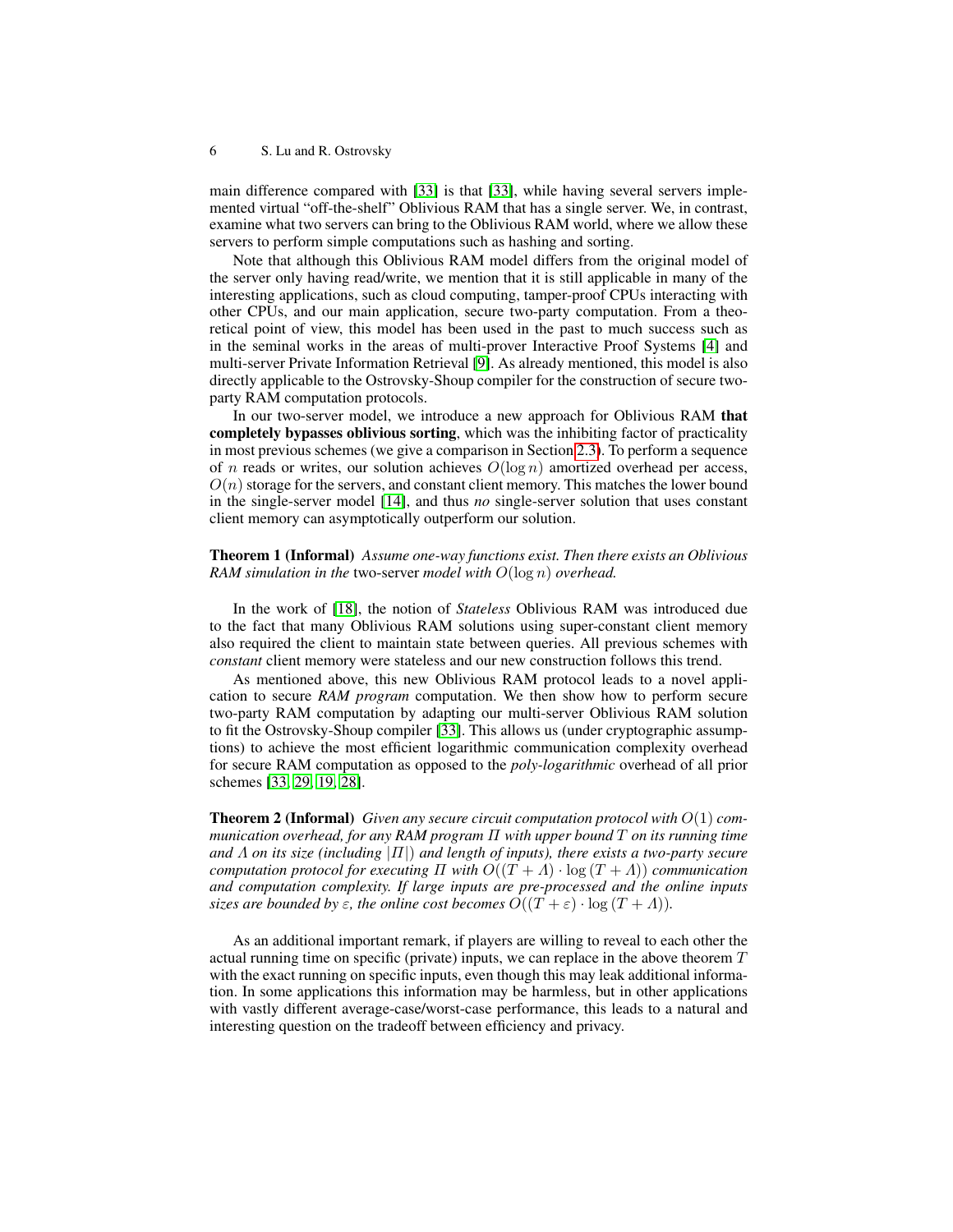### 1.1 Applications

SECURE TWO-PARTY AND MULTIPARTY COMPUTATION. In the case of MPC, we can apply oblivious RAM by letting the participants jointly simulate the client, and have the contents of the server be stored in a secret-shared manner. This application was originally described by Ostrovsky and Shoup [\[33\]](#page-19-5) in the case of secure two-party computation. As described above, several other subsequent works [\[29,](#page-19-20) [10,](#page-18-5) [19\]](#page-19-7) also investigated the application of Oblivious RAM to the area of secure computation. This can be beneficial in cases where the program we want to securely compute is more suitable to be modeled by a RAM program than a circuit. In particular, we demonstrate in this paper how our two-server ORAM construction can be applied to the case of secure two-party RAM program computation in the semi-honest model to obtain more efficient protocols for this purpose.

SOFTWARE PROTECTION. Original works of Goldreich [\[11\]](#page-18-1) and Ostrovsky [\[32\]](#page-19-8) envisioned protecting software using oblivious RAM. A small tamper-resistant CPU could be incorporated in a system with a large amount of unprotected RAM. A program could be run on this CPU by using oblivious RAM to access the large memory. Because this RAM could be monitored by an adversary, the benefit of oblivious RAM is that it hides the access pattern of the program that is running, thus revealing only the running time of the program to the adversary.

CLOUD COMPUTING. With the growing popularity of storing data remotely in the cloud, we want a way to do so privately when the data is sensitive. As mentioned before, simply encrypting all the data is insufficient, and by implementing oblivious RAM in the cloud, a client can privately store and access sensitive data on an untrusted server.

PREVENTING SIDE-CHANNEL ATTACKS. There are certain side-channel attacks that are based on measuring the RAM accesses that can be prevented by using oblivious RAM. For example, an adversary can mount a cache attack by observing the memory cache of a CPU. This poses a real threat as it can be used for cryptanalysis and has even been observed in practice in the work of Osvik-Shamir-Tromer [\[34\]](#page-19-22).

PRIVATE DATA STRUCTURES. Rather than protecting an entire program, we can consider the middle ground of data structures. Data structures typically fit neatly into the RAM model, where each read or write is a sequence of accesses to memory. Performing these operations will leak information about the data, and we can use oblivious RAM to mitigate such issues. For example, commercial databases typically offer encryption to protect the data, but to protect the access pattern we can replace the data structures with oblivious ones.

# <span id="page-6-0"></span>2 Background

### 2.1 Model

We work in the RAM model, where there is a tiny machine that can run a program that performs a sequence of reads or writes to memory locations stored on a large memory. This machine, which we will refer to as the client, can be viewed as a stateful processor with a special data register v that can run a program  $\Pi$ . From a given state  $\Sigma$  of the client and the most recently read element x,  $\Pi(\Sigma, x)$  acts as the next instruction function and outputs a read or write query and an updated state  $\Sigma'$ .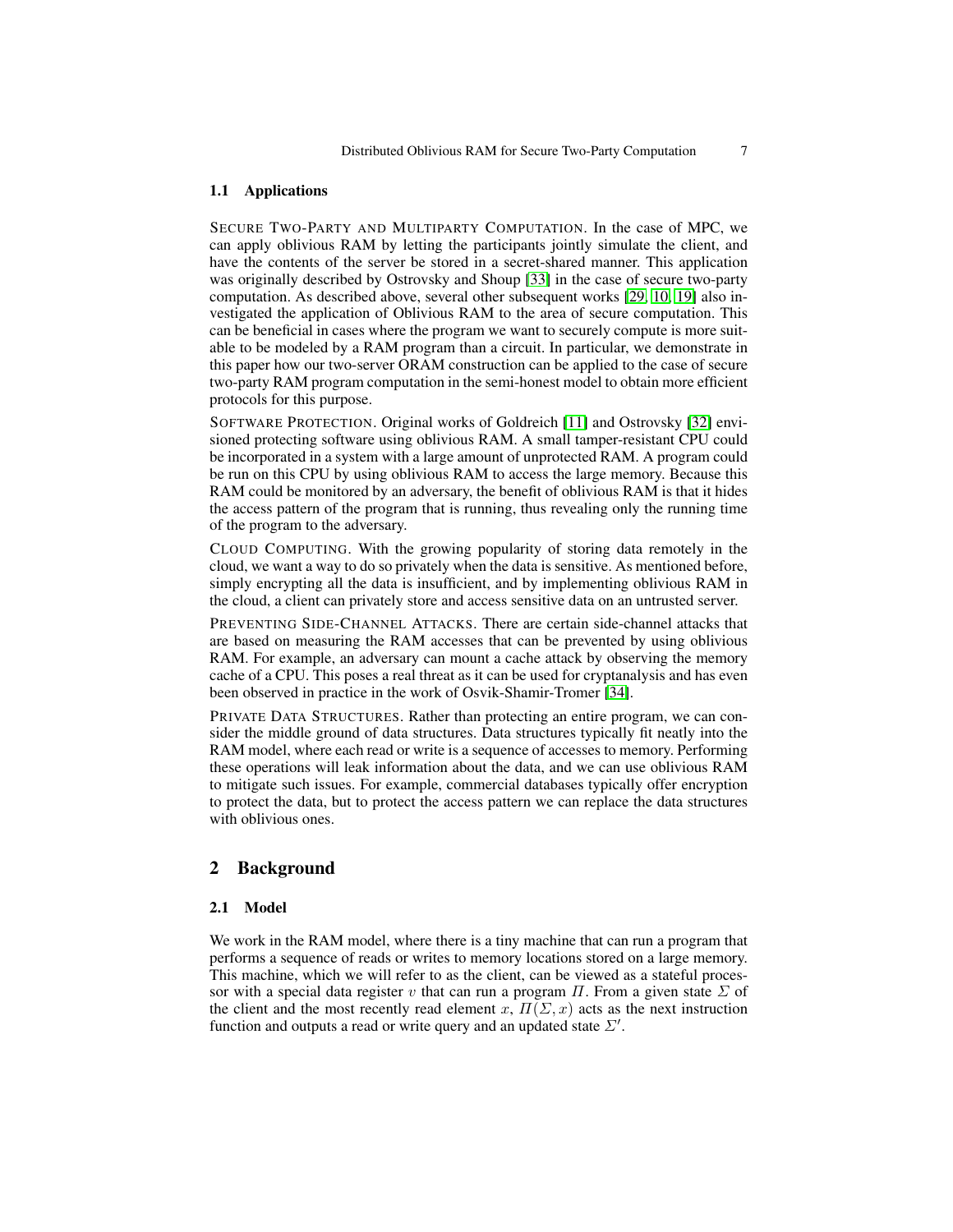Because we wish to hide the type of access performed by the client, we unify both types of accesses into a operation known as a *query*. A sequence of n queries can be viewed as a list of (memory location, data) pairs  $(v_1, x_1), \ldots, (v_n, x_n)$ , along with a sequence of operations  $op_1, \ldots, op_n$ , where  $op_i$  is a READ or WRITE operation. In the case of READ operations, the corresponding  $x$  value is ignored. The sequence of queries, including both the memory location and the data, performed by a client is known as the *access pattern*.

In our model, we wish to obliviously simulate the RAM machine with a client, which can be viewed as having limited storage, that has access to multiple servers with large storage that do not communicate with one another. However, the servers are untrusted and assumed to only be, in the best case, *semi-honest*, i.e. each server follows the protocol but attempts to learn additional information by reviewing the transcript of execution. For our model, we assume that the servers can do slightly more than just I/O, in that they can do computations locally, such as shuffle arrays, as well as perform hashing and basic arithmetic and comparison operations.

An oblivious RAM is *secure* if for any two access patterns in the ideal RAM, the corresponding views in the execution of those access patterns of any individual server are computationally indistinguishable. Another way of putting it is that the view of a server can be simulated in a way that is indistinguishable from the view of the server during a real execution.

We also briefly state the model of secure two-party RAM computation which we work in (see, e.g. [\[12\]](#page-18-11), for a more in-depth treatment of general models of secure computation). Let  $f(A, B)$  be a function that can be efficiently computed by a RAM machine, that is to say, there exists a program  $\Pi$  that a client can execute starting with A and B stored in the appropriate input memory locations and halting with the result  $f(A, B)$  in the appropriate output memory location on the server. We usually denote the running time  $T(n)$  and the space used  $S(n)$  which depend on the size of the input  $n$ .

We use an ideal/real simulation-based definition of security and also work in the setting of semi-honest adversaries. There are two parties, Alice and Bob that receive inputs A and B respectively and they wish to compute  $f(A, B)$ . In the ideal world, there is an ideal functionality  $\mathcal{F}_f$  that on inputs A and B simply computes  $f(A, B)$ and sends the output to Alice and Bob. In the real world, we can think of the Alice and Bob executing a protocol  $\pi_f$  that computes  $f(A, B)$ . Roughly speaking, we say that  $\pi_f$  *securely realizes* the functionality  $\mathcal{F}_f$  if there exists an efficient simulator S playing the role of the corrupted party in the ideal world can produce an output that is computationally indistinguishable from the view of the corrupted party in the real world.

#### 2.2 Tools

HASHING. In our scheme and in previous schemes, hashing is a central tool in storing the records. For our purposes, the hash functions used for hashing will be viewed as either a random function or a keyed pseudorandom function family  $F_k$ . Recall the standard hashing with buckets data structure: there is a table of  $m$  buckets, each of size  $b$ , and a hash function  $h : \mathcal{V} \to \{1 \dots m\}$ . A record  $(v, x)$  is stored in bucket  $h(v)$ .

CUCKOO HASHING. A variant of standard hashing known as Cuckoo Hashing was introduced by Pagh and Rodler [\[35\]](#page-19-23). In this variant, the hash table does not have buckets,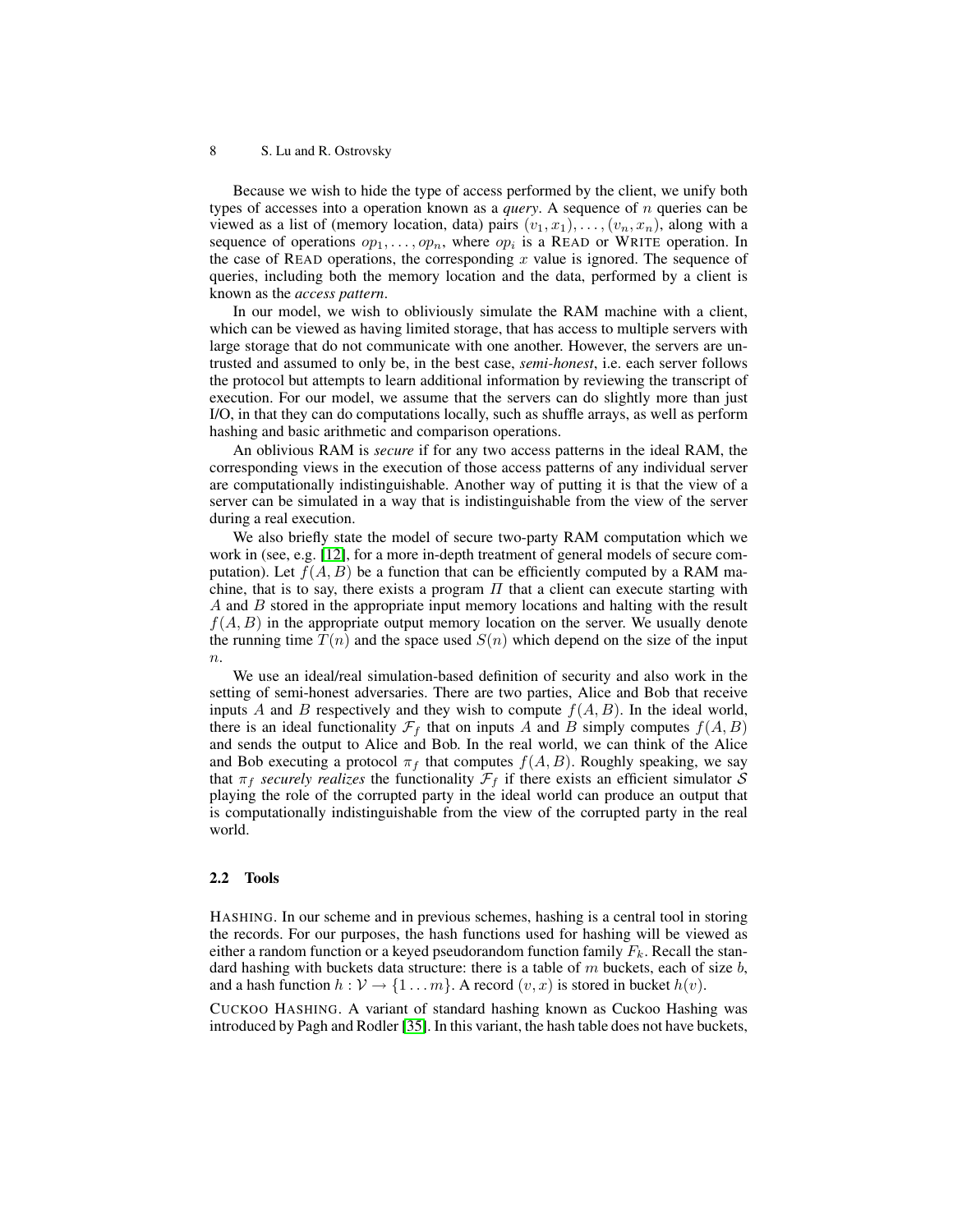but now two hash functions  $h_1, h_2$  are used. Each record  $(v, x)$  can only reside in one of two locations  $h_1(v)$  or  $h_2(v)$ , and it is always inserted into  $h_1(v)$ . If there was a previous record stored in that location, the previous record is kicked out and sent to its other location, possibly resulting in a chain of kicks. If the chain grows too long or there is a cycle, new hash functions are chosen, and it was shown that this results in an amortized  $O(1)$  insertion time. A version of cuckoo hashing with a stash was introduced by Kirsch et al. [\[23\]](#page-19-24) where it was shown that the probability of having to reset drops exponentially in the size of the stash.

OBLIVIOUS SORTING. A key ingredient in most previous schemes is the notion of oblivious sorting. This is a sorting algorithm such that the sequence of comparisons it makes is independent of the data. For example, the schemes of Batcher [\[3\]](#page-18-12) and Ajtai et al. [\[2\]](#page-18-13) are based on sorting networks, and recently a randomized shell sort was introduced by Goodrich [\[15\]](#page-18-14).

### <span id="page-8-0"></span>2.3 Comparison to Prior Work

| Scheme                           | Comp. Overhead                 |                         | Client Storage Server Storage # of Servers Dist. Prob. <sup>5</sup> |               |                 |
|----------------------------------|--------------------------------|-------------------------|---------------------------------------------------------------------|---------------|-----------------|
| $\sqrt{14}$ ORAM $_{GO1}$        | $\overline{O(\sqrt{n}\log n})$ | O(1)                    | $O(n+\sqrt{n})$                                                     |               | negl            |
| $\sqrt{14}$ ORAM $_{GO2}$        | $O(\log^4 n)$                  | O(1)                    | $O(n \log n)$                                                       |               | $\eta$          |
| $\overline{[14]$ ORAM $_{GO3}$   | $O(\log^3 n)$                  | O(1)                    | $O(n \log n)$                                                       |               | $\eta$          |
| $\sqrt{40}$ ORAM $_{WS}$         | $O(\log^2 n)$                  | $O(\sqrt{n})$           | $O(n \log n)$                                                       |               | $\mathit{negl}$ |
| $\sqrt{41}$ ORAM $_{WSC}$        | $(\log n \log \log n)$<br>OΙ   | $O(\sqrt{n})$           | O(n)                                                                |               | poly            |
| [36] ORAM $_{PR}$                | $O(\log^2 n)$                  | O(1)                    | O(n)                                                                |               | poly            |
| $\overline{[16]$ ORAM $_{GM1}$   | $O(\log^2 n)$                  | O(1)                    | O(n)                                                                |               | $\eta$          |
| $\sqrt{16}$ ORAM $\frac{1}{GM2}$ | $O(\log n)$                    | $O(n^{\overline{\nu}})$ | O(n)                                                                |               | $\eta$          |
| $\sqrt{18}$ ORAM $_{GMOT}$       | $O(\log n)$                    | $O(n^{\overline{\nu}})$ | O(n)                                                                |               | negl            |
| $\overline{[17]$ ORAM $_{GMOT2}$ | $O(\log n)$                    | $O(n^{\tau})$           | O(n)                                                                |               | $\eta$          |
| $\overline{[38]$ ORAM $_{SCSL}$  | $O(\log^3 n)$                  | O(1)                    | $O(n \log n)$                                                       |               | $\eta$          |
| $\overline{[39]}$ ORAM $_{SSS}$  | $O(\log n)$                    | cn, c << 1              | $4n + o(n)$                                                         |               | negl            |
| $\overline{[26]$ ORAM $_{KLO}$   | $ O(\log^2 n / \log \log n) $  | O(1)                    | O(n)                                                                |               | $\eta$          |
| Our Scheme                       | $O(\log n)$                    | O(1)                    | O(n)                                                                | $\mathcal{D}$ | negl            |

We briefly overview the relevant key techniques used in previous schemes:

Table 1. Comparison of oblivious RAM schemes.

SQUARE ROOT SOLUTION. In the work of Goldreich [\[11\]](#page-18-1) and subsequently Goldreich-Ostrovsky [\[14\]](#page-18-2), a "square root" solution (which we label  $ORAM_{GO1}$ ) was introduced for oblivious RAM. This solution was not hierarchical in nature, and instead had a permutation of the entire memory stored in a single array along with a cache of size rmutation of the entire memory stored in a single array along with a cache of size  $\overline{n}$  which was scanned in its entirety during every query. After every  $\sqrt{n}$  queries, the entire array was obliviously sorted and a new permutation was chosen. This results in an amortized communication overhead of  $O(\sqrt{n}\log n)$  per access.

HIERARCHICAL SOLUTION. In the work of Ostrovsky [\[32\]](#page-19-8) and subsequently [\[14\]](#page-18-2), a hierarchical solution was given for oblivious RAM. In this solution, the server holds a

<span id="page-8-1"></span><sup>&</sup>lt;sup>5</sup> Due to flaws in the way hash functions are used, the security of these schemes could be only polynomially secure. For further discussion on the security analysis of these schemes, see [\[16,](#page-18-3) [26,](#page-19-6) [19\]](#page-19-7).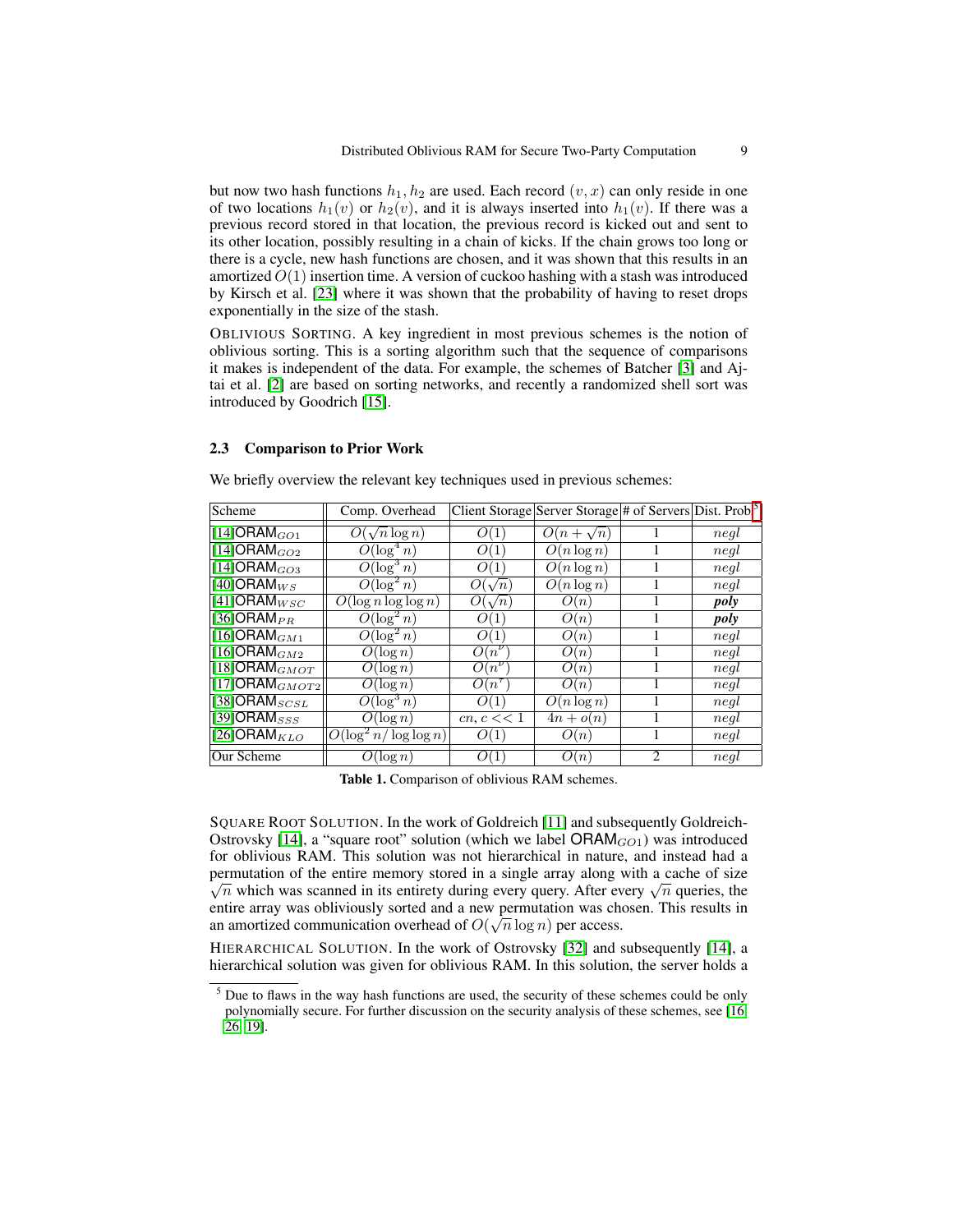hierarchy of bucketed hash tables, growing geometrically in size. New records would be inserted at the smallest level, and as the levels fill up, they would be reshuffled down and re-hashed by using oblivious sorting. A query for v would scan bucket  $h_i(v)$  in the hash table on level  $i$ . By using the oblivious sorting of Batcher [\[3\]](#page-18-12), the scheme achieves an  $O(\log^4 n)$  amortized query overhead ( $\mathsf{ORAM}_{GO2}$ ), and with AKS [\[2\]](#page-18-13), an  $O(\log^3 n)$ query overhead is achieved ( $\textsf{OPAM}_{GO3}$ ).

BUCKET SORTING. In the work of Williams-Sion [\[40\]](#page-19-13), the client was given  $O(\sqrt{n})$ working memory instead of  $O(1)$ . By doing so, it was possible to achieve a more efworking memory instead of  $O(1)$ . By doing so, it was possible to achieve a more efficient oblivious sorting algorithm by sorting the data locally in chunks of size  $\sqrt{n}$ and then sending it back to the server. This resulted in a solution ( $\textsf{OPAM}_{WS}$ ) with  $O(\log^2 n)$  query overhead. This idea of using the client to sort was continued in the work of Williams et al. [\[41\]](#page-19-14) in which a Bloom filter [\[5\]](#page-18-15) was introduced to check whether or not an element was stored in a level before querying upon it. This solution (ORAM<sub>WSC</sub>) was suggested to have  $O(\log n \log \log n)$  overhead, but the a more careful analysis of [\[36\]](#page-19-15) shows that this depends on the number of hash functions used in the Bloom filter.

CUCKOO HASHING. Pinkas and Reinman [\[36\]](#page-19-15) suggested a solution in which cuckoo hashing is used instead of standard bucketed hashing. The oblivious sorting algorithm used the more practical one of [\[15\]](#page-18-14). This resulted in a scheme ( $\textsf{ORAM}_{PR}$ ) that only used constant client memory,  $O(n)$  server storage, and only  $O(\log^2 n)$  query overhead where the constant was empirically shown to be as small as 150. The work of Goodrich and Mitzenmacher [\[16\]](#page-18-3) also made use of cuckoo hashing, although the stashed variant of cuckoo hashing was used for their scheme ( $\textsf{OPAM}_{GM1}$ ), which resulted in similar parameters. They also suggested a solution where the client has  $O(n^{\nu})$  memory (ORAM<sub>GM2</sub>), in which case they are able to achieve  $O(\log n)$  query overhead. A stateless version of this scheme is featured in [\[18\]](#page-19-18) with similar asymptotic behavior. The best known overhead for schemes with constant client memory come from the work of Kushilevitz, Lu, and Ostrovsky [\[26\]](#page-19-6) (full version appears on ePrint [\[25\]](#page-19-25)), where they introduce a new balancing technique for their scheme ( $\text{ORAM}_{KLO}$ ) to achieve an overhead of  $O(\log^2 n / \log \log n)$ .

WORST-CASE. Recent schemes considered also the worst-case overhead per client query. The first paper to address works-case overhead was [\[33\]](#page-19-5) which showed a poly-log worst case overhead. Works such as Goodrich et. al [\[17\]](#page-19-16) (which we label  $\textsf{ORAM}_{GMOT2}$ ), Shi et. al [\[38\]](#page-19-17) ( $ORAM_{SCSL}$ ), Kushilevitz et. al [\[26\]](#page-19-6), and Stefanov-Shi-Song [\[39\]](#page-19-19)  $(ORAM<sub>SSS</sub>)$  also featured schemes that provide worst-case guarantees. All these schemes additionally either bypass or amortize oblivious sorting, albeit in independent and different manners than our new construction in this paper.

# 3 Our Scheme

### 3.1 Overview

Our new scheme uses the hierarchical format of Ostrovsky [\[32\]](#page-19-8). The general principle behind protocols using this technique can be stated as: the data is encrypted (under semantically secure encryption) and stored in hierarchical levels that reshuffle and move into larger levels as they fill up. To keep track of the movement, for each level we logically divide different time periods into *epochs*, based on how many queries the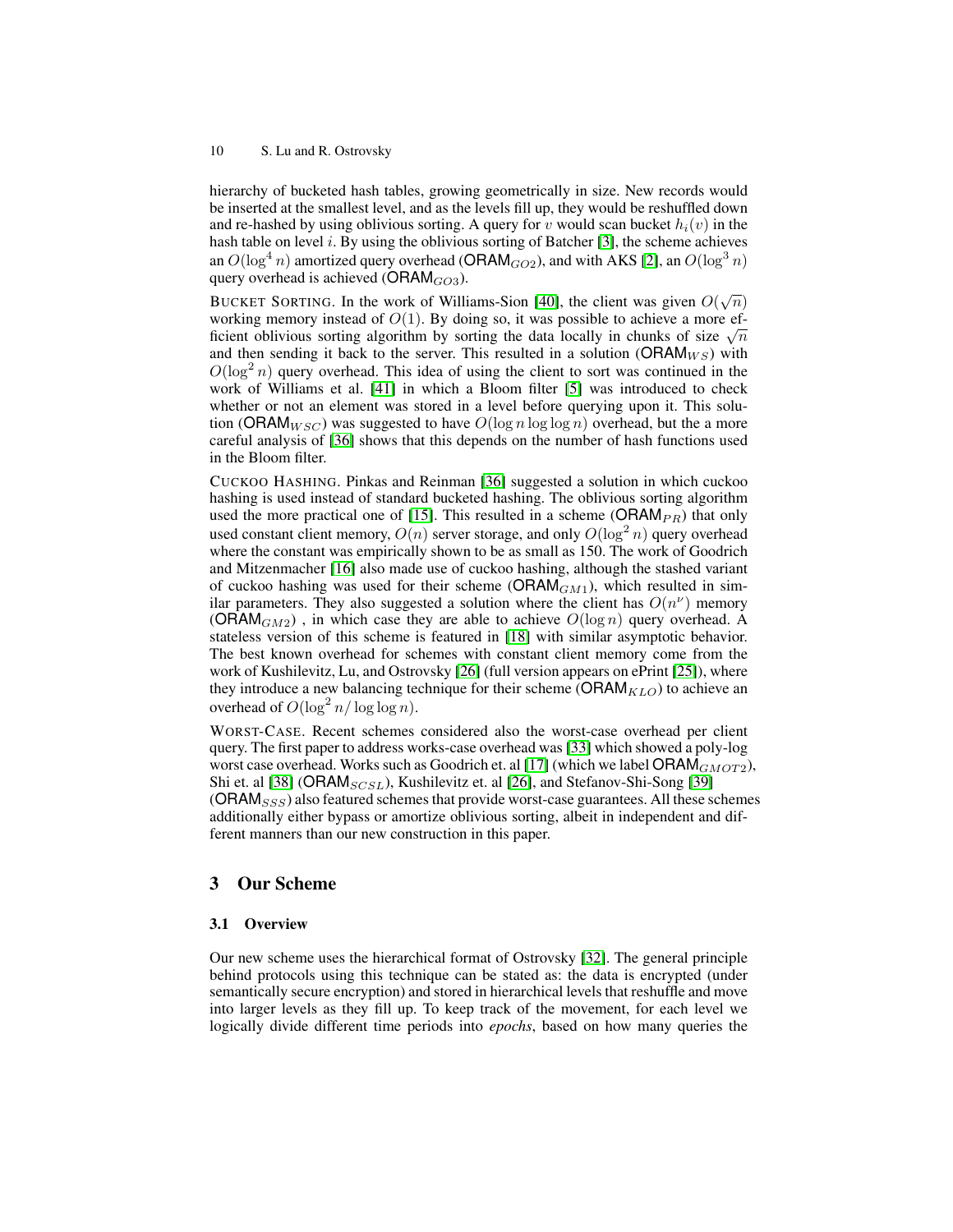client has already performed. All parties involved are aware of a counter  $t$  that indicates the number of queries performed by the client.

In hierarchical schemes, the reshuffling process is the main bottleneck in efficiency, specifically the need to perform "oblivious sorting" several times. We identify the purposes that oblivious sorting serves during reshuffling and describe methods on how to replace oblivious sorting in our two-server model.

The first purpose of oblivious sorting is to separate real items from "dummy" items. Dummy items are records stored in the levels to help the client hide the fact that it may have already found what it was looking for prior to reaching that level. For example, if the client was searching for virtual memory location  $v$ , and it was found on level 3, the client still needs to "go through the motions" and search on the remaining levels to hide the fact that  $v$  had already been found. On all subsequent levels in this example, the client would search for " $dummy$ "  $\circ$  t instead of v.

The second purpose of oblivious sorting is to identify old records being merged with new records. New records are always inserted at the topmost level, and as the levels are reshuffled down, there is the possibility that an old record will run into a new one on some lower level. Because they both have the same virtual memory location  $v$ , a collision will occur. To resolve this, when records are being reshuffled, an oblivious sort is performed to place old records next to new ones so that the old records can be effectively erased (re-encrypted as a dummy record).

Finally, oblivious sorting is used to apply a pseudorandom permutation to the records as they are being reshuffled. A permutation is necessary to prevent the server from being able to track entries as they get reshuffled into lower levels.

The key ingredient to our new techniques is the idea of "tagging" the records and letting the two servers do most of the work for the client. A typical record looks like  $(v, x)$  where v is the index of the record (virtual memory location), and x is the data stored at that index. In most previous schemes, a hash function was applied to  $v$  to determine where the record would be stored in the data structure. Because the client cannot reveal  $v$  to the servers, and yet we wish for the servers to do most of the work, the client needs to apply tags to the records. Later, when the client needs to retrieve index location  $v$ , the client first computes the tag and then looks up the tag instead of  $v$ in the data structure located on the servers.

Note that this tagging must be performed carefully. We want the client to use only  $O(1)$  working memory, so it cannot simply keep a list of all the tags it has generated in the past. Instead, the tags must be deterministic so that the client is able to re-create the tag at a future point in time when needed. However, if the tags depend only on  $v$ , a server can immediately identify when two encrypted records have the same index location  $v$ .

To resolve the apparent tension between these two requirements, we use a pseudorandom function (PRF) applied to  $v$ , the level it is stored on, as well as the period of time which it is stored at that level, known as the *epoch*. We describe this in greater detail in our construction. In the expanded version [\[27\]](#page-19-1) we first present a warm-up construction to demonstrate the utility of tagging and using two servers. For a sequence of client queries of length n, this *insecure* strawman construction will have the servers storing  $O(n)$  data, the client having  $O(1)$  working memory, and the amortized overhead of queries being  $O(\log n)$ .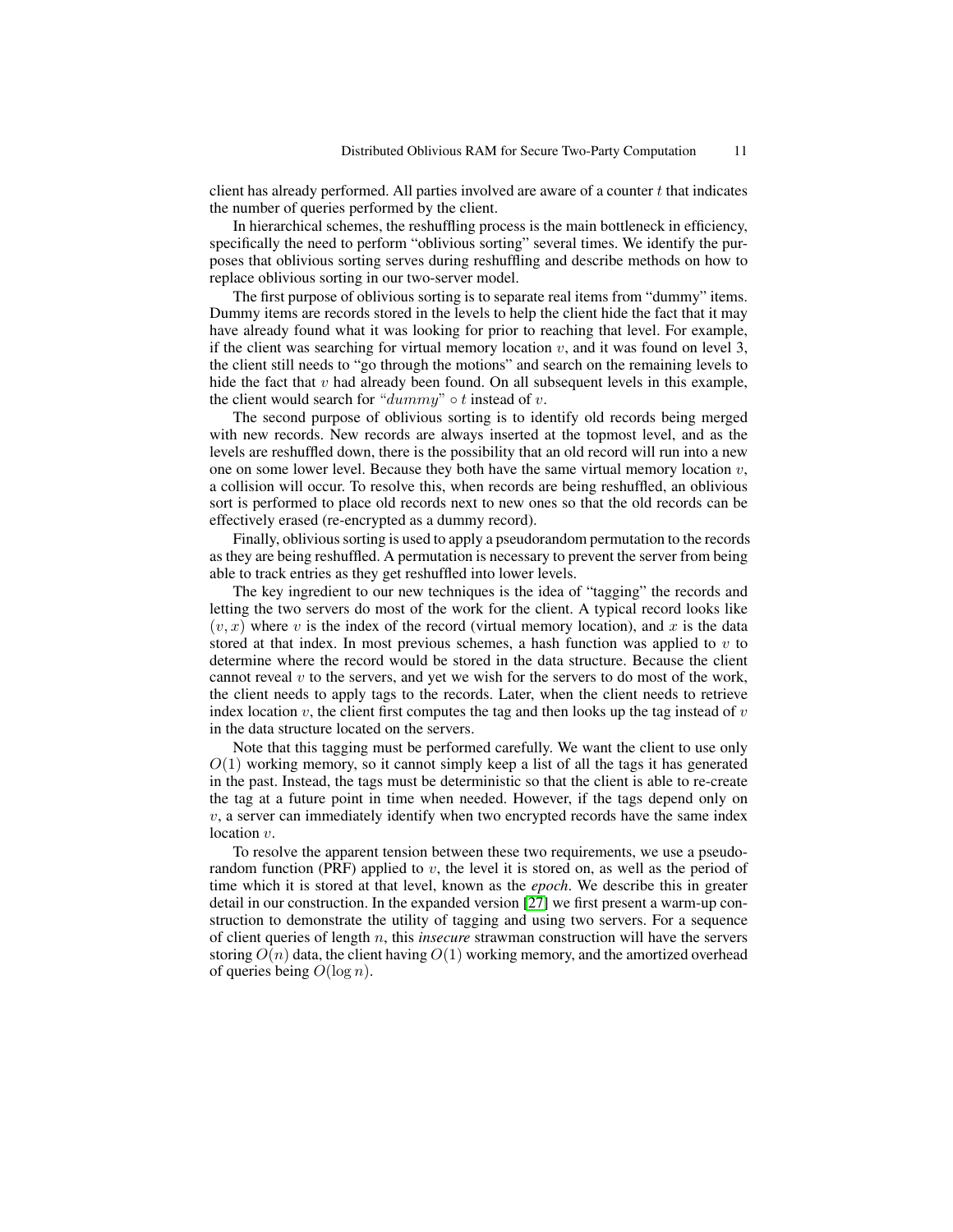#### 3.2 Full Construction

A recent result [\[26\]](#page-19-6) points out that hash overflows leads to an adversary distinguishing different access patterns. Plain cuckoo hashing and the variant of cuckoo hashing with a constant stash [\[16\]](#page-18-3) yield a polynomial chance of this event occurring. The work of Goodrich-Mitzenmacher [\[16\]](#page-18-3) shows that cuckoo hashing with *logarithmic* size stash yields a superpolynomially small chance (in  $n$ ) of overflow, under the assumption that the size of the table is  $\Omega(\log^7 n)$ . Thus, as a starting point, we use the level layout of [\[16\]](#page-18-3), where smaller levels are standard hash tables with buckets and larger levels are cuckoo hash tables with a stash of size  $O(\log n)$ . Furthermore, we use the idea of "caching the stash" that was previously used in [\[26\]](#page-19-6) that can be viewed as an alternative to a "shared stash" [\[18\]](#page-19-18). We emphasize that this is where the similarities end with existing schemes and that significant modifications must be diligently balanced to yield a scheme with our desired parameters. Before we begin describing our full construction, we take a quick glance at the balancing dynamics involved in choosing the right parameters for our scheme. Our goal is to achieve  $O(\log n)$  amortized overhead per query, while maintaining that the hash tables do not overflow with all but negligible probability.

Recall that the hybrid construction in [\[16\]](#page-18-3) uses standard hashing with buckets for lower levels, up until the point where a level contains  $\log^7 n$  elements, where it switches to cuckoo hashing with a stash of size  $\log n$ . For the probability of overflow to be negligible for standard hashing, the buckets must be of size  $\log n$ . To perform a read query, a bucket is scanned at each of the smaller levels, and the entire stash is scanned along with 2 elements of the cuckoo hash table at the larger levels. This operation already incurs a total of  $O(\log n \log \log n)$  reads for the small levels and  $O(\log^2 n)$  for the larger levels. We now summarize the series of modifications that need to be made to the structure of the scheme:

- Reduce Bucket Size. The standard hash tables will now use buckets of size  $3 \log n / \log \log n$ . This causes the total amount of reads for the small levels to drop down to  $O(\log n)$ . This produces a negative side effect: a bucket will now overflow with  $\frac{1}{n^2}$  probability.
- **Standard Hash with Stash.** We introduce a stash of size  $\log n$  to the standard hash tables to hold the overflows from the now reduced bucket sizes. We prove in expanded version [\[27\]](#page-19-1) that the probability of overflowing the stash is negligible. This produces a negative side effect: each stash must be read at the smaller levels, bringing us back to  $O(\log n \log \log n)$  reads for the smaller levels.
- Cache the Stash.[\[18,](#page-19-18) [16,](#page-18-3) [26\]](#page-19-6) For both the smaller levels and larger levels, the stash of size  $\log n$  will not be stored at that level, but the entire stash is instead re-inserted into the hierarchy. In fact, by choosing the top level to be of size  $O(\log n)$ , we can fit the entire stash into the top level. We show how this step is done during a reshuffle. Now, because there is no longer a stash at any level, the total amount read from all the levels combined will be  $O(\log n)$ . This will cause the levels to be reshuffled more often, but we show that it is at most by a constant factor.

We now give the full details of our scheme.

Let  $c = 2 \log n$ , where c is taken to be the size of the top level  $(i = 1)$ . We split the top level in half so that each server holds half of the top level, and for subsequent levels, server  $S_i$  <sub>mod 2</sub> holds level *i*. Let  $\ell_{cuckoo}$  be the level such that  $c \cdot 2^{\ell_{cuckoo}-1}$  is  $\Omega(\log^7 n)$ , e.g. 7 log log n. For levels  $i = 2, \ldots, \ell_{\text{cuckoo}} - 1$ , level i will be a standard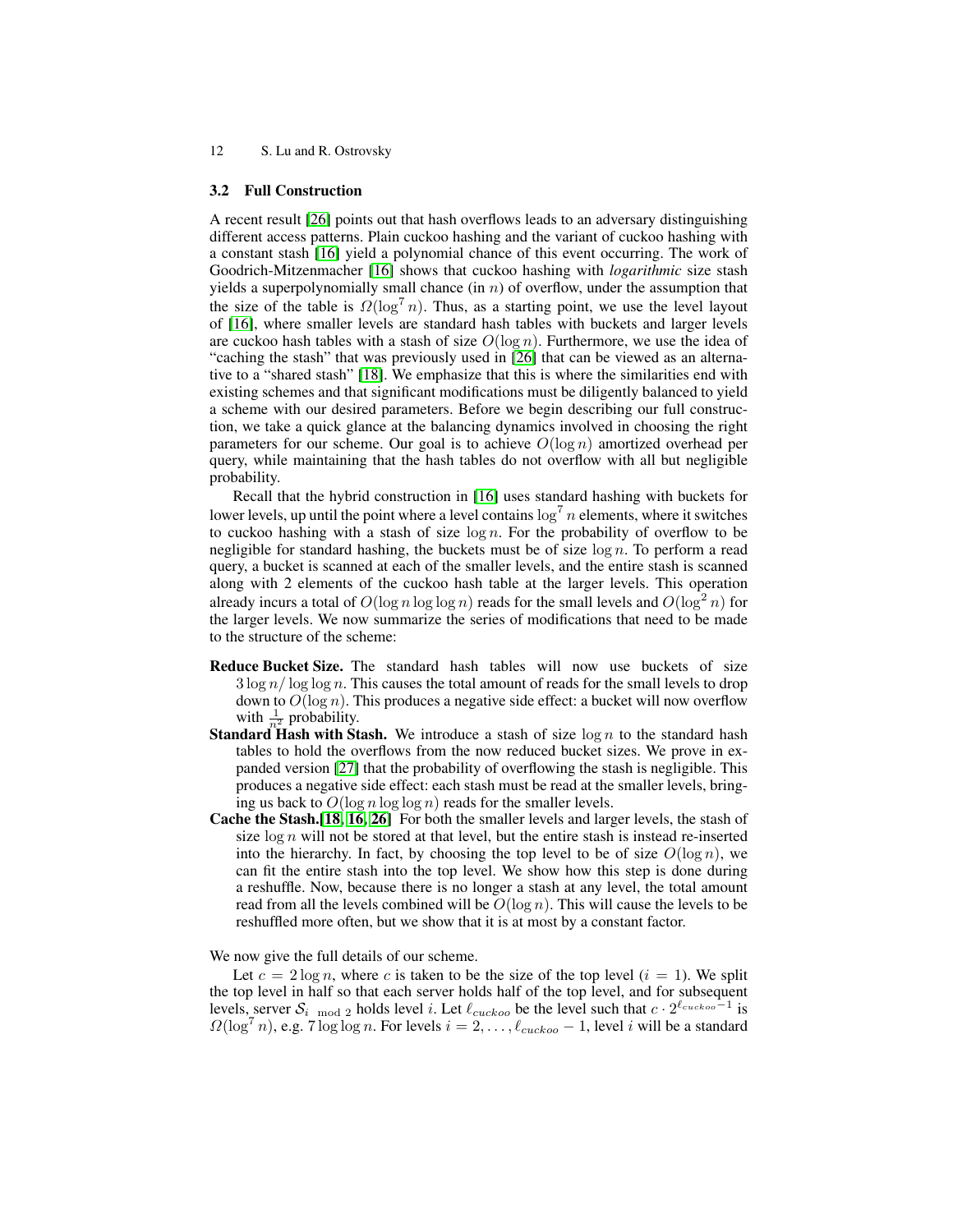hash table consisting of  $c \cdot 2^{i-1}$  buckets, each of size  $3 \log n / \log \log n$ , along with a "mental"<sup>[6](#page-12-0)</sup> stash of size  $\log n$ . For levels  $i = \ell_{cuckoo}, \ldots, N$ , level i will be a cuckoo hash table that can hold up to  $c \cdot 2^{i-1}$  elements, which is of size  $c \cdot 2^i$ , along with a "mental" stash of size  $\log n$ .

The client keeps a local counter  $t$  of how many queries have been performed so far, as well as a counter s to indicate how many dummy stash elements were created. We describe how a query is performed in Figure [1.](#page-12-1) To reshuffle levels  $1 \dots i$  into level  $i + 1$ , suppose  $S_b$  holds level  $i+1$  and let  $S_a = S_{1-b}$  be the other server. The steps in Figure [2](#page-13-0) are performed.

- 1. The client allocates temporary storage  $m$ , large enough to hold a single record, initialized to a dummy value "dummy".
- 2. Read each entry of the entire top level from both servers one at a time. If  $v$  is found as some entry  $(v, x)$  then store x in m.
- 3. For small levels  $i = 2 \ldots \ell_{cuckoo} 1$ , perform the following with the server holding level i:
	- (a) If  $v$  has not already been found, compute the tag for  $v$  at this level as  $z = F_s(i, e_i, v)$ . Else, set  $z = F_s(i, e_i, "dummy" \circ t)$ .
	- (b) Fetch into local memory the bucket corresponding to  $h(z)$  one element at a time, i.e. fetch  $(v_i, x_j)$  for  $j = 1, \ldots, 3 \log n / \log \log n$  from bucket  $h(z)$  one element at a time.
	- (c) If v is found in some record  $(v_i, x_i)$ , then replace  $v_i$  with "dummy"  $\circ t$  and store  $x_i$  in  $m$ .
	- (d) Re-encrypt the fetched records and store them back to their original locations, releasing them from local client memory.
- 4. For large levels  $i = \ell_{cuckoo} \dots N$ , perform the following with the server holding level i: (a) If v has not already been found, compute the tag for  $v$  at this level as
	- $z = F_s(i, e_i, v)$ . Else, set  $z = F_s(i, e_i, "dummy" \circ t)$ .
	- (b) Fetch into local memory the records  $(v_0, x_0)$  and  $(v_1, x_1)$  from locations  $h_0(z)$  and  $h_1(z)$ .
	- (c) If v is found at one of these locations, i.e.  $v = v_b$  for some  $b = 0, 1$ , then replace  $v_b$ with " $dummy$ "  $\circ$  t and store  $x_b$  in m.
	- (d) Re-encrypt the fetched records and store them back to their original locations, releasing them from local client memory.
- 5. In the case of a write query, here we overwrite  $m = y$ .
- 6. Read each entry of the entire top level one at a time, and re-encrypt each record with the following exception: If the record is of the form  $(v, x)$ , then overwrite it with  $(v, m)$ before re-encrypting it.
- 7. If  $(v, x)$  was not overwritten at the top level, write  $(v, m)$  in the first available empty spot (even if m is "dummy"), otherwise write a dummy value ("dummy"  $\circ t$ , "dummy").
- <span id="page-12-1"></span>8. The client increments the local query counter t. If t is a multiple of  $c/2$ , then a reshuffle step is performed as described below.

#### Fig. 1. Main Construction: Query

<span id="page-12-0"></span><sup>&</sup>lt;sup>6</sup> There will be no physical stash at this level, but during reshuffles a temporary stash is created for the purpose of hashing which will subsequently be re-inserted back to the top level.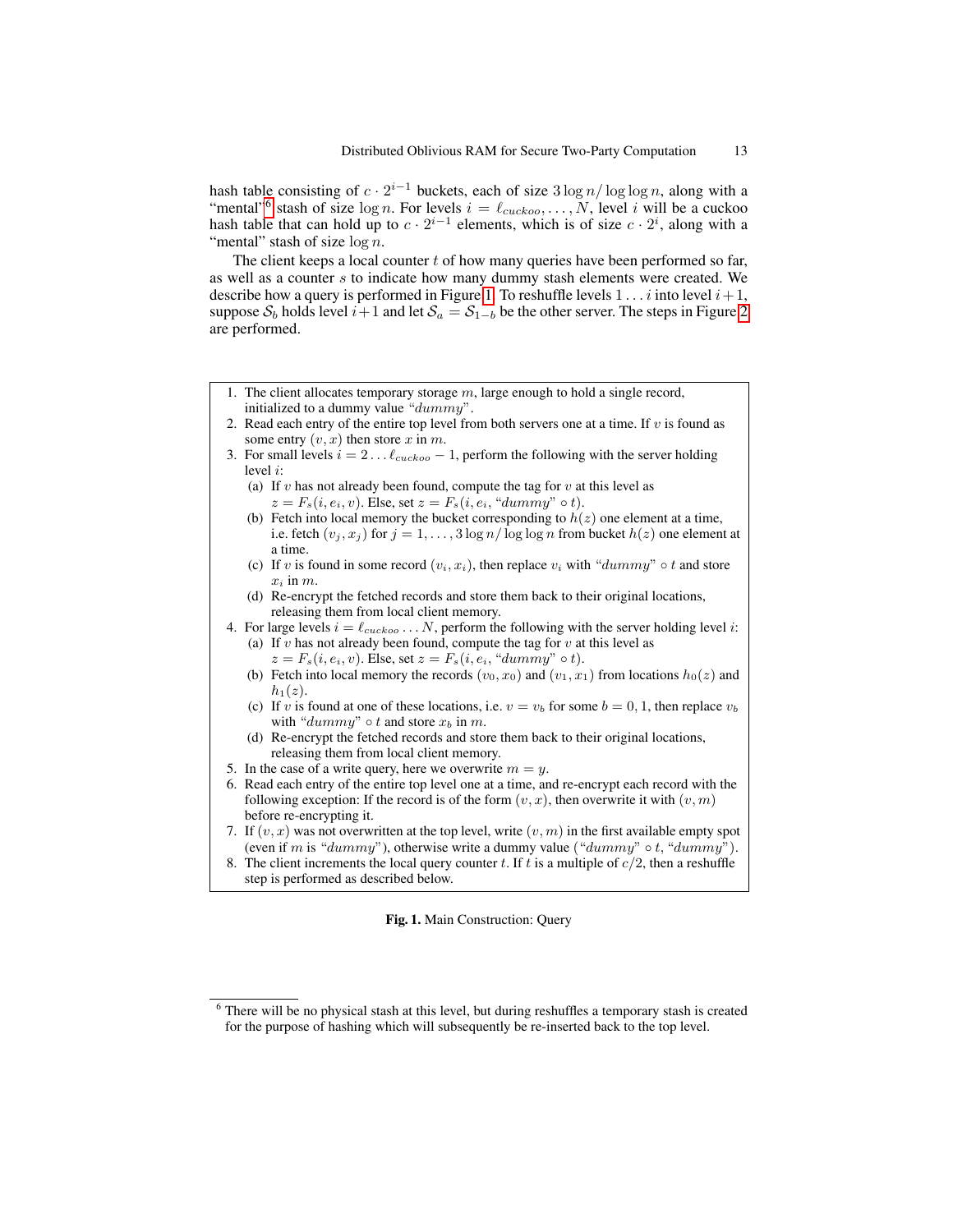<sup>14</sup> S. Lu and R. Ostrovsky

| 1. $S_a$ allocates a temporary array and inserts every (encrypted) record it holds between                                                                                                                                                                                               |
|------------------------------------------------------------------------------------------------------------------------------------------------------------------------------------------------------------------------------------------------------------------------------------------|
| levels 1 and i. $S_a$ applies a random permutation to this temporary array and sends its                                                                                                                                                                                                 |
| contents one by one to the client.                                                                                                                                                                                                                                                       |
| 2. The client re-encrypts each record and sends it to $S_b$ . In this step, both empty and                                                                                                                                                                                               |
| dummy records are treated as real records.                                                                                                                                                                                                                                               |
| 3. $S_b$ allocates a temporary array and inserts every record it holds between levels 1 and i as<br>well as the records it received from the client in the previous step. $S_b$ applies a random<br>permutation to this temporary array and sends its contents one by one to the client. |
| 4. The client re-encrypts each record and sends it to $S_a$ , announcing that it is empty if the                                                                                                                                                                                         |
| record is empty, and tagging remaining records $(v, x)$ with the output of the PRF                                                                                                                                                                                                       |
| $F_s(i + 1, e_{i+1}, v)$ , where $e_{i+1}$ is the <i>new</i> epoch of level $i + 1$ . Note that v may be a                                                                                                                                                                               |
| virtual memory address, a dummy value, or a stash dummy value. In this step, dummy                                                                                                                                                                                                       |
| records are treated as real records and we are only concerned with eliminating empty                                                                                                                                                                                                     |
| records.                                                                                                                                                                                                                                                                                 |
| 5. $S_a$ now holds $c \cdot 2^{i-1}$ tagged records. It allocates a temporary hash table (standard or                                                                                                                                                                                    |
| cuckoo, depending on the level), with a stash of size $\log n$ and it uses the hash functions                                                                                                                                                                                            |
| corresponding to level $i + 1$ and epoch $e_{i+1}$ to hash these records into this temporary                                                                                                                                                                                             |
| table. If the insertion fails, new hash functions are selected (we will show this happens                                                                                                                                                                                                |
| with negligible probability). $S_a$ then informs the client the number of elements inside                                                                                                                                                                                                |
| the stash, $\sigma$ , then sends both the temporary table and the stash one record at a time to the                                                                                                                                                                                      |
| client.                                                                                                                                                                                                                                                                                  |
| 6. As the client receives records from $S_a$ one at a time, it re-encrypts each record and sends                                                                                                                                                                                         |
| them to $S_b$ without modifying the contents except:                                                                                                                                                                                                                                     |
| (a) The first $\sigma$ empty records in the table the client receives from $S_a$ are encrypted as                                                                                                                                                                                        |
| ("stashdummy" $\circ s$ , "empty"), incrementing s each time. Note that a table is                                                                                                                                                                                                       |
| always more than half empty, and therefore we can always find $\sigma$ empty slots.                                                                                                                                                                                                      |
| (b) Subsequent empty records from the table are encrypted as $("empty", "empty").$                                                                                                                                                                                                       |
| (c) Every empty record in the stash is re-encrypted as                                                                                                                                                                                                                                   |
| ("stashdummy" $\circ$ s, "empty"), incrementing s each time.                                                                                                                                                                                                                             |
| 7. $S_b$ stores the table records in level $i + 1$ in the order in which they were received, and                                                                                                                                                                                         |
| stores the stash records at the top level.                                                                                                                                                                                                                                               |

Fig. 2. Main Construction: Reshuffle

### <span id="page-13-0"></span>3.3 Analysis of Main Construction

**Theorem 1** *For a sequence of n queries, the main construction uses*  $O(n)$  *memory for each server,* O(1) *working memory for the client, and* O(log n) *amortized overhead for queries.*

*Proof.* Computing the sizes of the levels, level 1 is of size  $c = 2 \log n$ , split between the servers, levels  $i = 2, \ldots, \ell_{cuckoo} - 1$  are of size  $c \cdot 2^{i-1} \cdot 3 \log n / \log \log n$  each, giving a total of  $O(\log^9 n)$  size, since  $\ell_{cuckoo} = 7 \log \log n$ . Levels  $i = \ell_{cuckoo}, \dots, N$ are of size  $c \cdot 2^i$  each, where  $c \cdot 2^N = n$ , hence there is a total of  $O(n)$  size. Note that the additional elements added in by the stash dummy elements can be counted as follows: every  $c/2$  steps, we insert another  $\log n$  stash dummy records into the hierarchy. Therefore, after *n* steps, at most  $2n \log n/c = n$  stash dummy records have been inserted, and we can simply accommodate this by adding one extra level at the bottom.

Clearly, the client uses constant working memory as it only transmits records one at a time.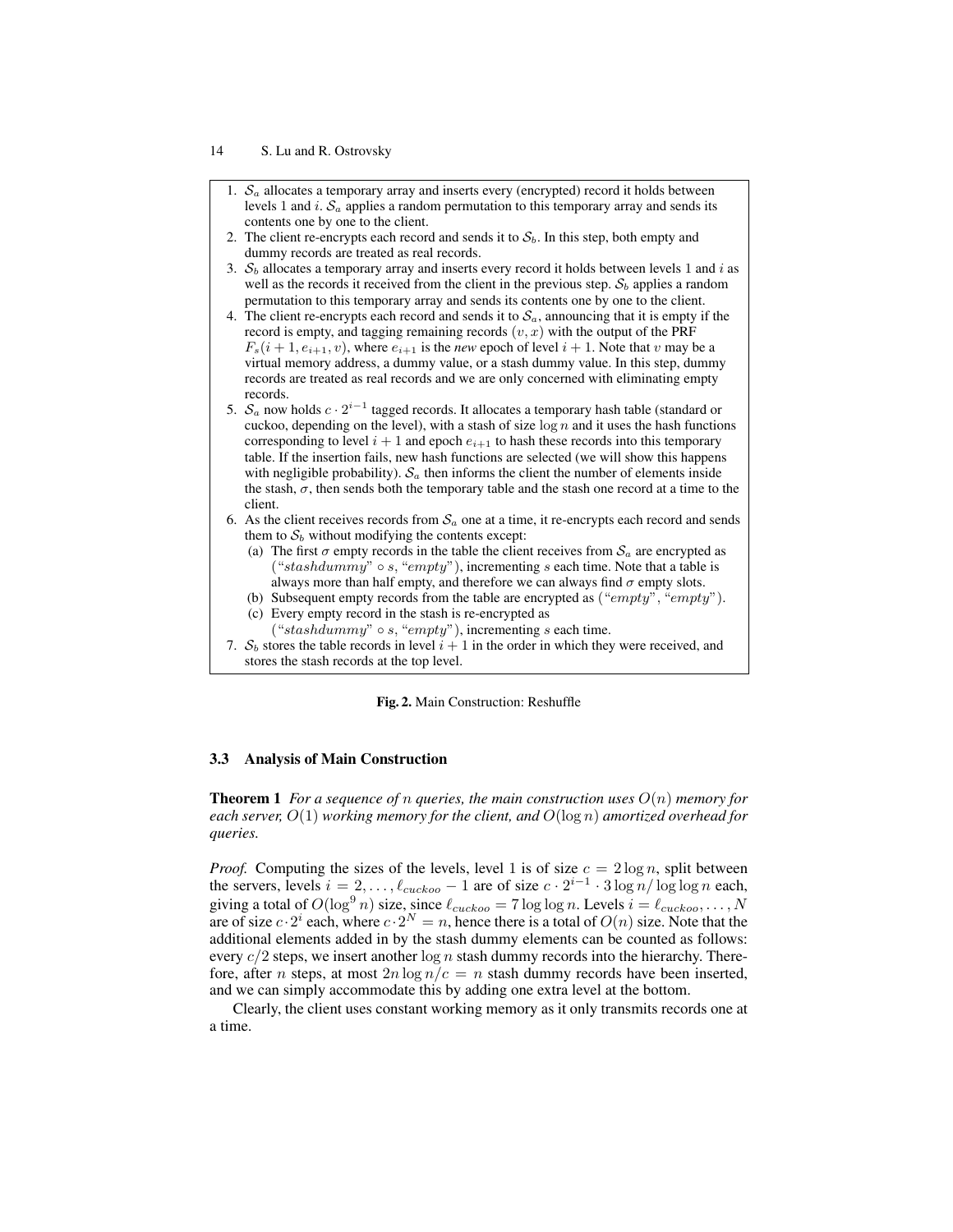When the client performs the read operation, it reads  $2 \log n$  records from the top level, 3 log  $n/\log \log n$  elements from each level  $i = 2, \ldots, \ell_{cuckoo} - 1$ , and 2 elements from each level  $i = \ell_{cuckoo}, \ldots, N$ . Since  $\ell_{cuckoo} = 7 \log \log n$  and  $N = \log n \log \log n - 1$ , this gives a total of roughly 25  $\log n$  elements read.

Because we re-insert the stash (which is half the size of the top level), we need to reshuffle twice as often. Note that each reshuffle only moves an element in the level at most 3 times. We sketch the analysis of the amortized overhead:

– For levels 2, . . . ,  $\ell_{cuckoo}$  – 1, each level contains  $c \cdot 2^{i-1}3 \log n / \log \log n$  elements and needs to be reshuffled every  $c \cdot 2^{i-1}/2$  steps. This incurs an amortized overhead of:

$$
3\sum_{i=2}^{7 \log \log n - 1} \frac{c \cdot 2^{i-1} 3 \log n / \log \log n}{c \cdot 2^{i-2}} = O(\log n)
$$

with a constant of roughly 125.

- For levels  $\ell_{cuckoo}, \ldots, N$ , each level contains  $c \cdot 2^i$  elements and needs to be reshuffled every  $c \cdot 2^{i-1}/2$  steps. This incurs an amortized overhead of:

$$
3\sum_{i=7\log\log n}^{\log n - \log\log n - 1} \frac{c \cdot 2^i}{c \cdot 2^{i-2}} = O(\log n)
$$

with a constant of roughly 10.

Before we prove the security of our construction, we state a few important lemmas.

<span id="page-14-0"></span>**Lemma 1.** At all times during the execution of the scheme, any record of the form  $(v, *)$ *will appear at most once in the hierarchy unless*  $v =$  "*empty*".

*Proof.* An index v must be either a virtual memory location, a dummy element, a stash dummy element, or empty. Virtual memory locations are only introduced into the hierarchy either from a read query that found  $v$  at a lower level and moved it to the top, or from a write query that did not find v in the hierarchy. A dummy element " $dumm'$  o t can only be introduced during query  $t$ , and it can be introduced at most once. Similarly, stash dummy elements can only be introduced once as s is incremented after every such entry.

<span id="page-14-3"></span>Lemma 2. *The same* v *will not be queried upon twice between reshuffles at any level.*

*Proof.* Once v is queried upon at a level, i, either it is a "dummy"  $\circ$  t value (in which case it will trivially never be queried again, as  $t$  is incremented at the next query), or it is some virtual memory location. In the latter case,  $v$  will be written to the top level after the query, and subsequent queries to v will find v before it reaches level i, and the only way  $v$  can reach a deeper level is if  $i$  is reshuffled.

<span id="page-14-1"></span>Lemma 3. *Every level except the top will always be empty or half-full (a half-full standard hash contains a number of records equal to half the number of buckets) and this state depends only on* t*.*

*Proof.* The proof is straightforward and we refer the reader to the full version [\[27\]](#page-19-1).

<span id="page-14-2"></span>Lemma 4. *Any time a level* i *is reshuffled, its stash is included in the shuffle.*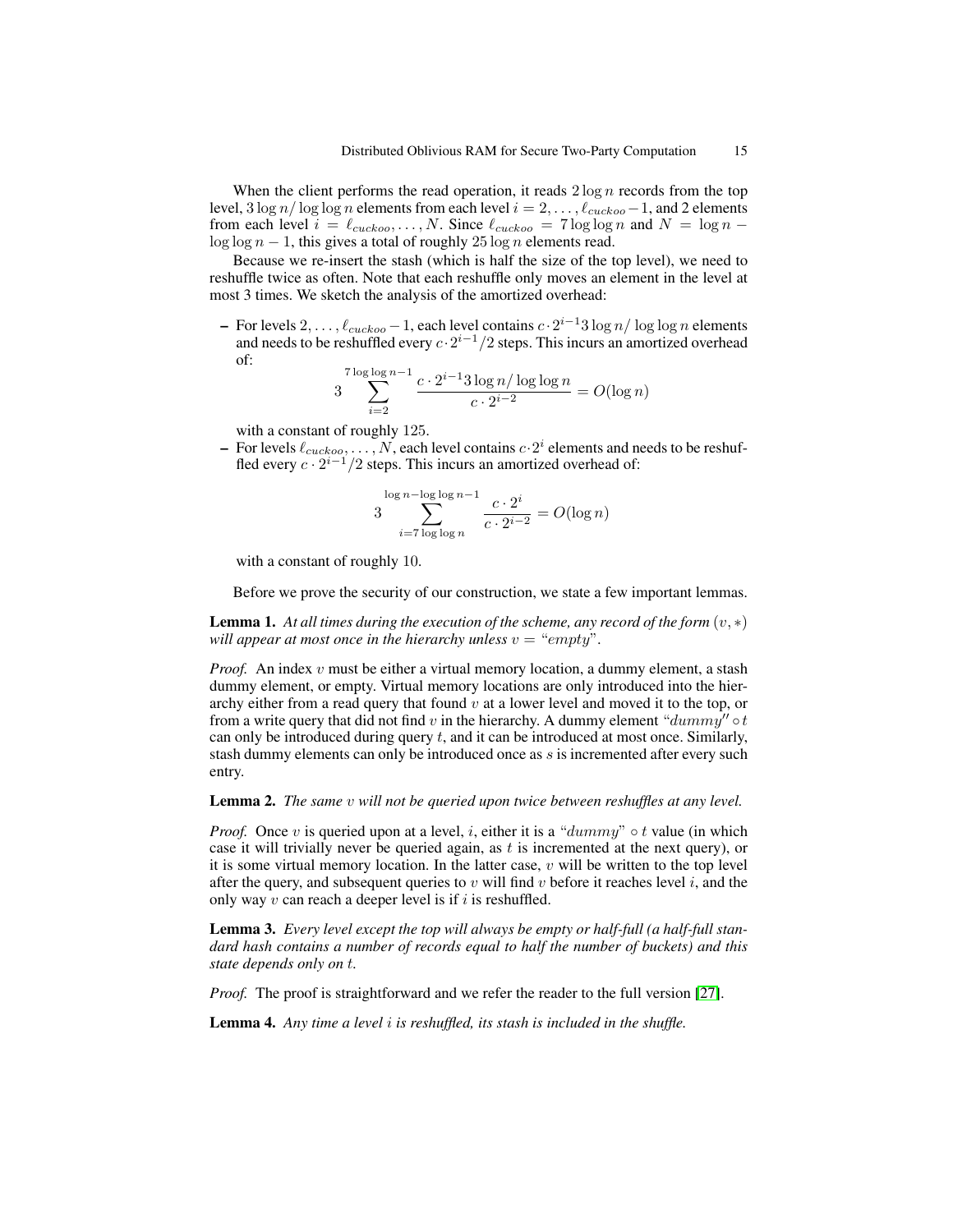*Proof.* We observe that the only way a level is shuffled is if all previous levels are shuffled as well and become empty. Because the stash of level  $i$  was stored in the hierarchy above level i, no elements of the stash will fall below level i unless caused by a reshuffle, in which case it will be shuffled with level  $i$ .

Theorem 2 *Under the assumption that one-way functions exists, the main construction is a secure two-server oblivious RAM.*

*Proof.* One-way functions allow private-key encryption and authentication. We use method of [\[31\]](#page-19-9) to prevent tampering and thus must only show how to protect the access pattern.

We show how to simulate the view of a server's access pattern during the execution of the protocol upon any sequence of queries  $q_1, \ldots, q_n$  knowing only the length n. We begin by first making the observation that every record is encrypted and will be re-encrypted whenever it is accessed. By the semantic security of the encryption, we can assume that all these data contents are computationally indistinguishable from the encryption of any other contents. We also replace both the hash functions (which are modeled as PRFs) and the tagging PRF by random functions.

We first consider the view of each server during a reshuffle. If the server is playing the role of  $S_a$ , after its initial message out, it sees a random sequence of encrypted records (real or dummy) with tags, and announced empty records. By Lemma [1,](#page-14-0) all the hidden records will contain elements with unique  $v$ 's, and hence their tags will also be unique with overwhelming probability. The tags came from a random function that had not been previously used, and so the tags that the server sees are independent from its view. Furthermore, because of Lemmas [3](#page-14-1) and [4,](#page-14-2) the number of empty records revealed will be deterministic and will not reveal any additional information. Thus, we can simulate this view by calculating the number of pre-determined items of each type, and use encryptions of 0 for all of them and tagging the appropriate records with completely random tags.

If the server is playing the role of  $S_b$  during a reshuffle, it will receive a sequence of encrypted records which reveals no information. Next, after it shuffles these records and sends them out, it receives back another sequence of encrypted records which also reveals no information. This view can be trivially simulated.

Finally, we argue that the sequence of reads can also be simulated. By the above arguments, we see that what each server holds at level  $i$  is nearly independent of its view, except for the fact that the tags of the records stored at that level are consistent with the hash function used at that level. By Lemma [2,](#page-14-3) between two reshuffles, the sequence of queries made to level  $i$  will all be distinct, but they may arbitrarily intersect the elements contained in level i. However, because only a negligible fraction of hash functions do not agree with the records in level  $i$  (i.e. would cause an overflow), the distribution of the outputs of the hash function applied to any sequence of distinct queries is statistically close to uniform<sup>[7](#page-15-0)</sup>. Thus, we can simulate the probes to level i between reshuffles by a random sequence of probes.

<span id="page-15-0"></span> $<sup>7</sup>$  Note that this does not hold true for plain cuckoo hashing, where there is a noticeable differ-</sup> ence between a uniform hash function and one that makes a consistent cuckoo hash table.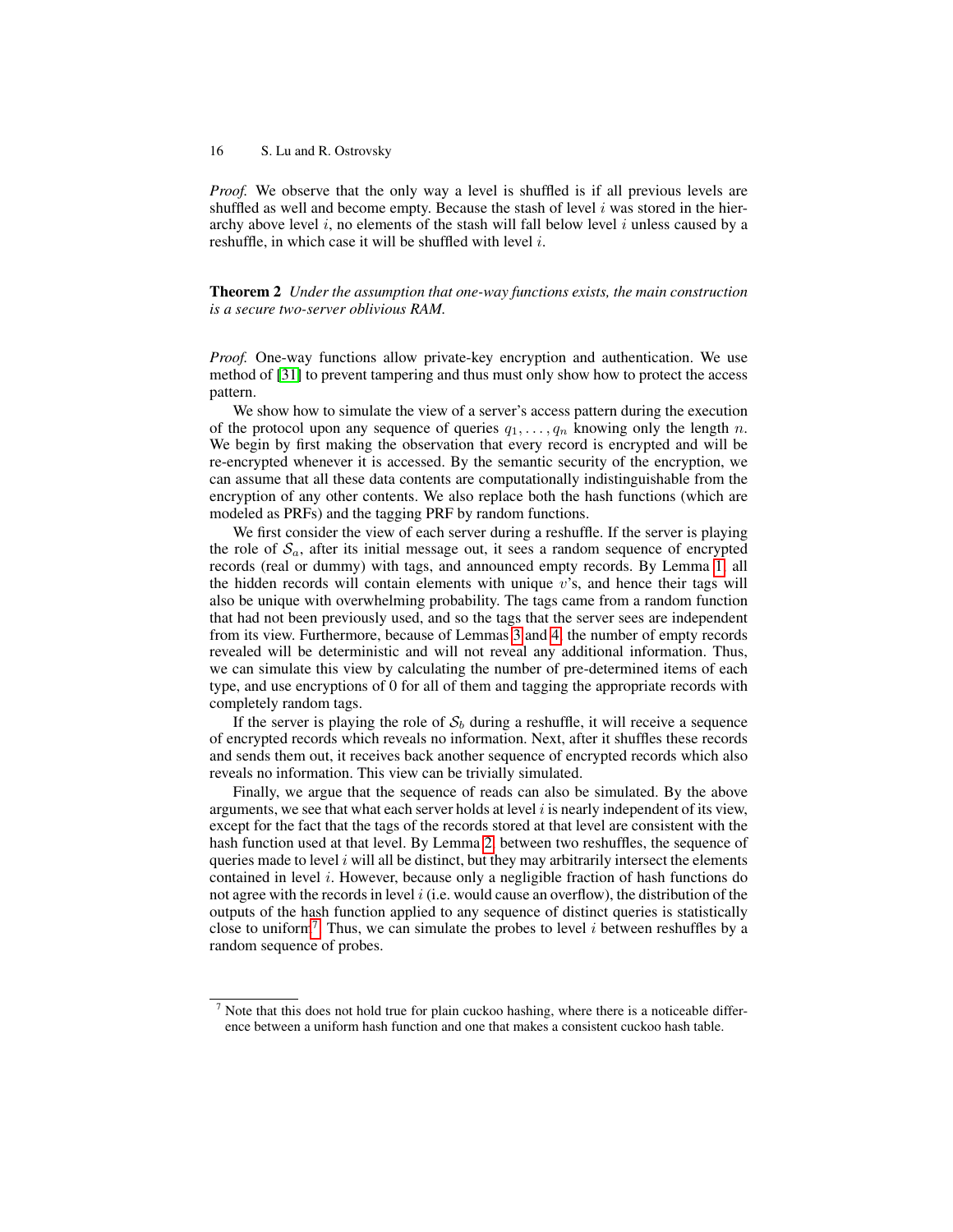# 4 Application to Secure Two-Party RAM Computation

In this section, we describe how our multi-party Oblivious RAM simulation can be applied to the setting of secure two-party computation on RAM programs. The idea of using Oblivious RAM for the purpose of secure computation has been suggested in the literature [\[33,](#page-19-5) [29,](#page-19-20) [10,](#page-18-5) [19\]](#page-19-7) and we outline the high-level idea of its use.

Consider the setting of two (semi-honest) parties, Alice and Bob, who wish to securely compute some function f (computed as some RAM program  $\Pi$  that runs in time  $T = T(n)$  and uses  $S = S(n)$  space) on their inputs A and B. Observe that in an Oblivious RAM, the view of the server can be simulated, so the idea is to let Alice or Bob play the role of the server (or in the case of our construction, two servers). However, in the case of Oblivious RAM, the privacy of the data is not protected from the client, so in order to securely run  $\Pi$ , we need to somehow simulate the client as well. In order to do so, we let the state of the client be *shared* between Alice and Bob so that neither party learns what is going on until the end of the computation when their outputs are revealed. In order to compute on this shared state, each *fixed instruction* of Π is encoded as a circuit. We emphasize that rather than unrolling the entire program into a circuit, which may be quite inefficient, we are only representing each atomic instruction as a circuit.

Because the joint state secure computation occurs at each step in the program, we want to minimize the amount of computation and communication overhead incurred by this step. In particular, in order for Alice and Bob to jointly compute  $\Pi$  and simulate the state of the client efficiently, the client state should be as small as possible. This means that even if an ORAM solutions is efficient in terms of computation or communication overhead, we cannot use it if the footprint of the client is too large. In particular, works that require the memory of the client to be  $O(\sqrt{n})$  (e.g. [\[40,](#page-19-13) [41\]](#page-19-14)) or  $O(n^{\nu})$  (e.g. [\[16,](#page-18-3) [18\]](#page-19-18)) will incur too much overhead per step of the program. The currently most efficient (single-server) ORAM protocol that is suitable for this purpose comes from the work of [\[26\]](#page-19-6).

We point out that when modeling the client, we can either treat it as operating on bits or on "words". By this we mean the client may need, for example, pointers of  $\tilde{O}(\log S)$ bits so that it can index into memory. The notion of a client having constant memory can implicitly mean that we are operating on words and these can each hold sufficiently many bits to perform the necessary instructions. However, when simulating the client steps using a circuit, we need to operate on bits rather than words.

Because of this, the client state may in fact be larger than a constant number of bits despite having only a constant number of words. In order not to gain any additional overhead when performing the simulation of the client state, we need to use an efficient MPC that has only *constant* overhead. For example, the protocols of IKOS [\[21\]](#page-19-11) or IPS [\[22\]](#page-19-12) suit this situation.

By using our two-server ORAM solution in the Ostrovsky-Shoup compiler, we are able to achieve lower overhead for secure RAM computation than any known singleserver ORAM solution. We have:

Theorem 3 *Suppose there exists a symmetric-key encryption scheme and a hash function modeled as a random function or an efficient PRF (e.g. [\[21,](#page-19-11) [19\]](#page-19-7)). Suppose there exists a two-party secure circuit computation protocol with constant overhead (e.g. [\[21,](#page-19-11) [22\]](#page-19-12)). Then to securely compute a RAM program that runs in*  $T(n)$  *time with access to*  $S(n)$  *space with the size of the program (including inputs) bounded by*  $\Lambda(n)$ *, there*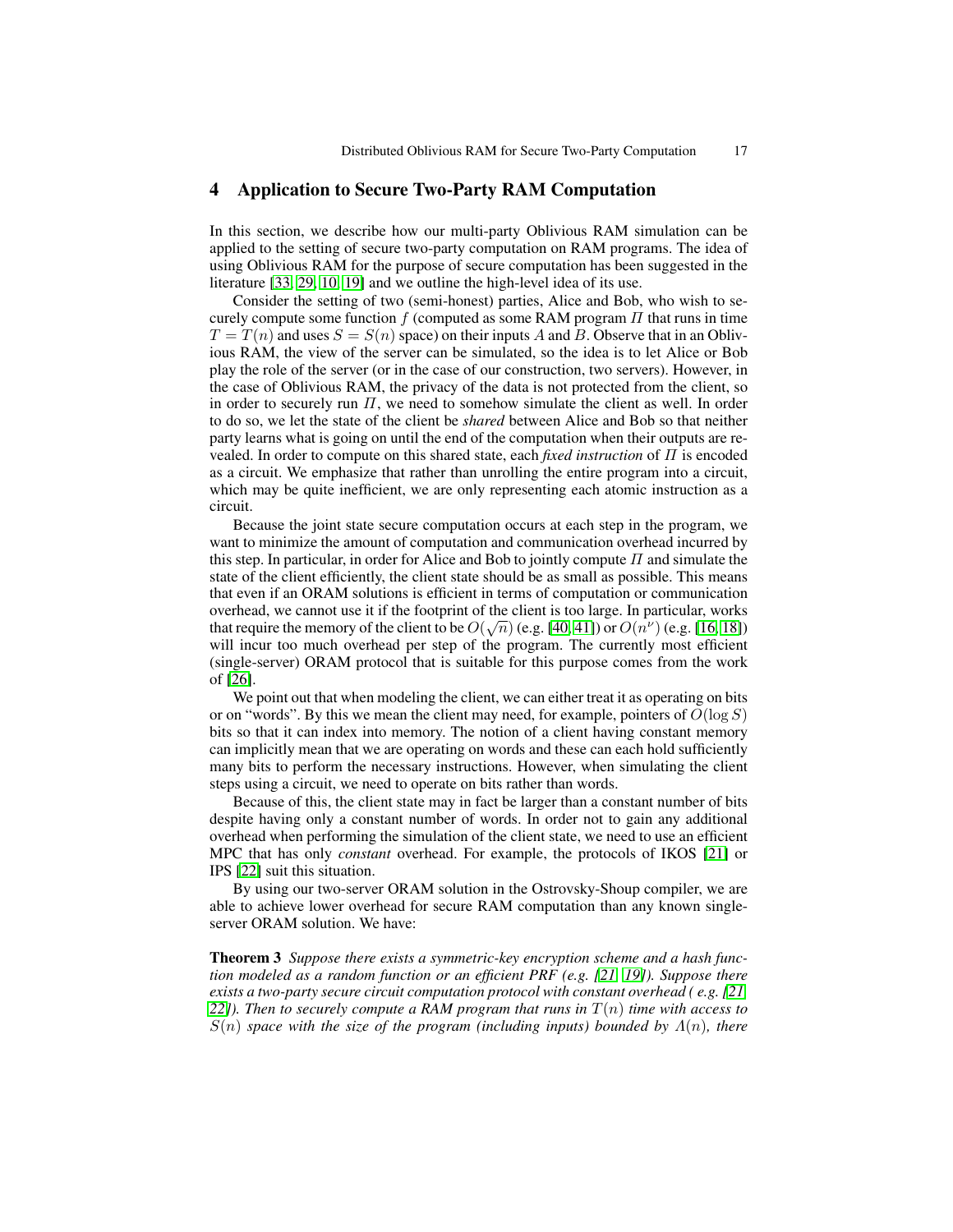*exists a two-party secure RAM computation protocol in the semi-honest model with*  $O(\log(T + \Lambda))$  *multiplicative overhead in communication and computational complexity, and an additive one-time cost of* O(Λlog(Λ)) *for setup (that can be amortized over multiple secure evaluations on small online inputs). If the client computes on bits instead of words, there is an additional implicit* O(log S) *multiplicative overhead.*

*Proof Sketch.* We give a construction of such a scheme and argue that it is secure.

We follow the construction of the Ostrovsky-Shoup [\[33\]](#page-19-5) compiler and let Alice and Bob hold inputs A and B respectively, and let  $\Pi$  be the program they wish to securely compute. Initialize the two-server ORAM as follows: let Alice play the role of one server and let Bob play the role of the other server. They jointly simulate the state of the client in our two-server ORAM protocol initialized to the secret sharing of the initial state. The parties then proceed by secret sharing  $A$  and  $B$  with each other. The two parties run the MPC protocol on the instructions that tells the client to obliviously insert (via ORAM) A and B into the locations inside the RAM where the program  $\Pi$ expects to read them as input. At the end of this process, Alice and Bob hold their respective encrypted server data as well as the shared state of the client.

Then, Alice and Bob begin to jointly execute the instructions of  $\Pi$ . Namely, they start with a shared state  $\Sigma$  and a shared value x and they perform the secure twoparty computation on the circuit representing the step  $\Pi(\Sigma, x)$  to receive a new shared state  $\Sigma'$  and a read or write operation op. The operation is converted into a sequence of oblivious instructions  $op'_1, \ldots, op'_\ell$  by running the MPC on the two-server ORAM protocol steps. When the operation involves reading or writing from the server Alice is holding, Bob sends Alice his share of that instruction and Alice reconstructs the instruction and executes it on her server before re-sharing the result. Similarly, Alice reveals her share to Bob when the operation involves reading or writing from his server. At the end of execution of  $\Pi$ , Alice and Bob recombine shares to retrieve the output.

We follow the (standard) proof technique of composition of simulation of CPU and simulation of Oblivious RAM in which we invoke the simulatability of both the underlying MPC and ORAM (see also [\[19\]](#page-19-7)). To simulate the view of one party, say Alice, we begin by generating a uniformly random share of the initial state for her view. As her input and Bob's input are being stored on the servers obliviously, we simulate the intermediate state shares  $\Sigma$  as random shares as well. To simulate the instruction execution via  $(\Sigma', op) \leftarrow \Pi(\Sigma, x)$ , again we generate uniform random shares for the intermediate state as well as the values retrieved. In a real execution, the resulting operation  $op$  is then converted into a sequence of oblivious instructions  $op'_1, \ldots, op'_\ell$ , and by the simulatability of the underlying oblivious RAM, we can in fact simulate the sequence by replacing  $op$  with a dummy operation. The simulator runs the sequence of oblivious instructions induced by this dummy operation and writes the sequences of Alice's memory probes to the simulated view.

Finally, when the output is about to be reconstructed, the simulator (which knows the result via interaction with the ideal functionality) sets the revealed share to be  $r \oplus$  $f(A, B)$  where r is the random share of the data for Alice during this final step.

# 5 Conclusion and Open Problems

In this paper, we introduced a new multi-server model for oblivious RAM and constructed a two-server scheme in this model. The scheme is secure against honest-butcurious servers assuming one-way functions exist. The parameters of the scheme  $-O(1)$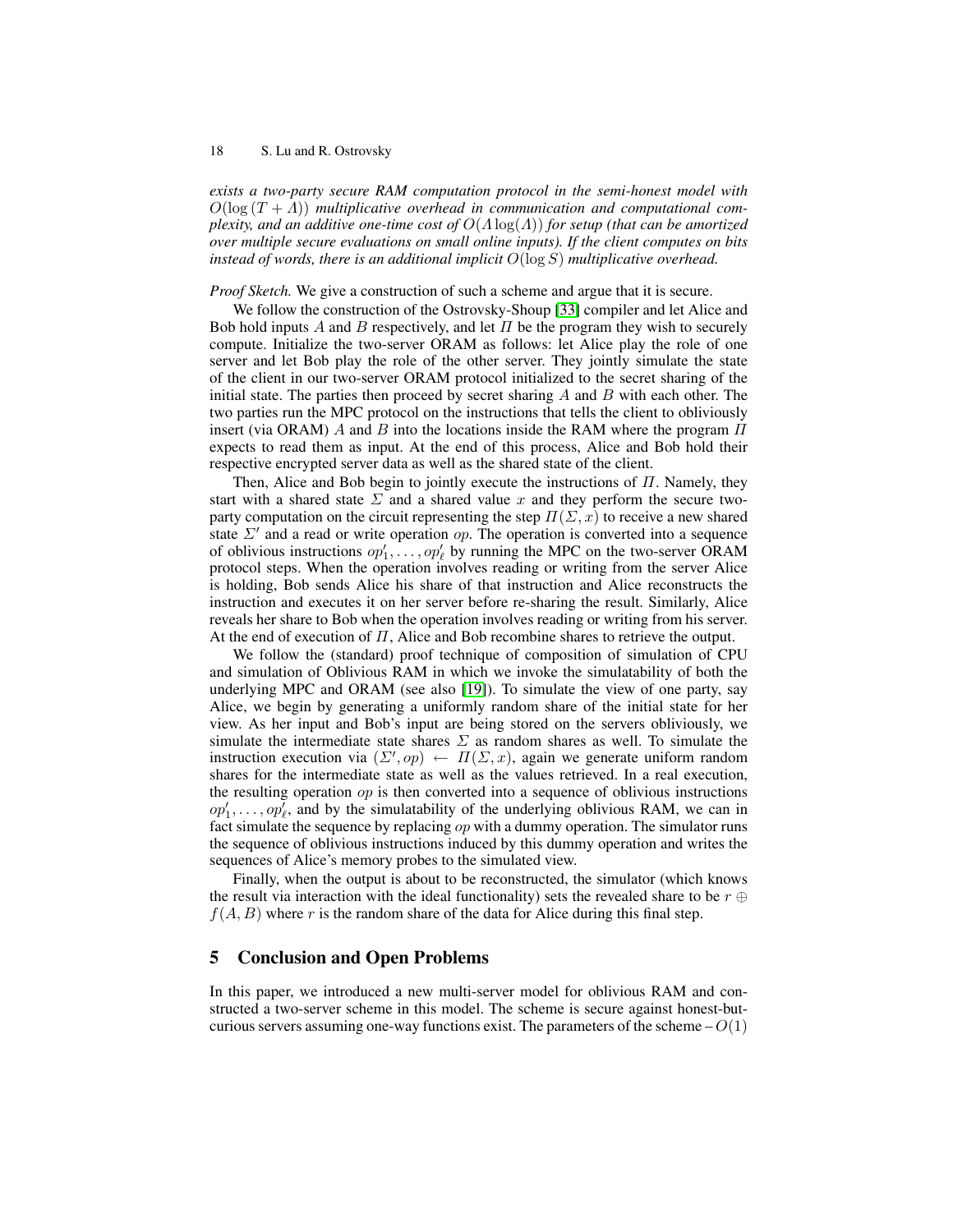client memory,  $O(n)$  server memory, and  $O(\log n)$  overhead – match the lower bound of single-server oblivious RAM. The natural open problem to ask is whether or not the same lower bound holds, or if a better scheme can be constructed in this new model.

Our scheme was constructed under the assumption of the existence of one-way functions. We ask the open question of whether or not information-theoretic multi-server oblivious RAM can be constructed with similar parameters. One naive way of doing so would be to duplicate each server and use information-theoretic secret sharing between each server and its duplicate in order to replace encryption. The interesting question is to ask whether one can do so with fewer servers or perhaps better performance.

In the follow-up paper we have shown how to make garble RAM programs noninteractive with poly-logarithmic communication overhead [\[28\]](#page-19-21). In this paper, we showed how to make the overhead logarithmic. This improves existing constructions [\[33,](#page-19-5) [29,](#page-19-20) [19,](#page-19-7) [28\]](#page-19-21). Notice, however, that unlike the non-interactive solution of [\[28\]](#page-19-21), the solution presented in this paper is highly interactive. The task of achieving logarithmic overhead for non-interactive secure execution of RAM programs remains an interesting open question.

### References

- <span id="page-18-4"></span>[1] Miklos Ajtai. Oblivious RAMs without cryptogrpahic assumptions. In ´ *STOC*, pages 181– 190, 2010.
- <span id="page-18-13"></span>[2] Miklós Ajtai, János Komlós, and Endre Szemerédi. An  $O(n \log n)$  sorting network. In *STOC*, pages 1–9, 1983.
- <span id="page-18-12"></span>[3] Kenneth E. Batcher. Sorting networks and their applications. In *AFIPS Spring Joint Computing Conference*, pages 307–314, 1968.
- <span id="page-18-9"></span>[4] Michael Ben-Or, Shafi Goldwasser, Joe Kilian, and Avi Wigderson. Multi-prover interactive proofs: How to remove intractability assumptions. In *STOC*, pages 113–131, 1988.
- <span id="page-18-15"></span>[5] Burton H. Bloom. Space/time trade-offs in hash coding with allowable errors. *Commun. ACM*, 13(7):422–426, 1970.
- <span id="page-18-7"></span>[6] Dan Boneh, Eyal Kushilevitz, Rafail Ostrovsky, and William E. Skeith III. Public key encryption that allows PIR queries. In *CRYPTO*, pages 50–67, 2007.
- <span id="page-18-6"></span>[7] Dan Boneh, David Mazieres, and Raluca Ada Popa. Remote oblivious storage: Making oblivious RAM practical. CSAIL Technical Report, MIT-CSAIL-TR-2011-018, 2011.
- <span id="page-18-8"></span>[8] Nishanth Chandran, Rafail Ostrovsky, and William E. Skeith III. Public-key encryption with efficient amortized updates. In *SCN*, pages 17–35, 2010.
- <span id="page-18-10"></span>[9] Benny Chor, Oded Goldreich, Eyal Kushilevitz, and Madhu Sudan. Private information retrieval. In *FOCS*, pages 41–50, 1995.
- <span id="page-18-5"></span>[10] Ivan Damgård, Sigurd Meldgaard, and Jesper Buus Nielsen. Perfectly secure oblivious RAM without random oracles. In *TCC*, pages 144–163, 2011.
- <span id="page-18-1"></span>[11] Oded Goldreich. Towards a theory of software protection and simulation by oblivious RAMs. In *STOC*, pages 182–194, 1987.
- <span id="page-18-11"></span>[12] Oded Goldreich. *Foundations of Cryptography: Basic Tools*. Cambridge University Press, Cambridge, UK, 2001.
- <span id="page-18-0"></span>[13] Oded Goldreich, Silvio Micali, and Avi Wigderson. How to play any mental game or a completeness theorem for protocols with honest majority. In *STOC*, pages 218–229, 1987.
- <span id="page-18-2"></span>[14] Oded Goldreich and Rafail Ostrovsky. Software protection and simulation on oblivious RAMs. *J. ACM*, 43(3):431–473, 1996.
- <span id="page-18-14"></span>[15] Michael T. Goodrich. Randomized shellsort: A simple oblivious sorting algorithm. In *SODA*, pages 1262–1277, 2010.
- <span id="page-18-3"></span>[16] Michael T. Goodrich and Michael Mitzenmacher. Privacy-preserving access of outsourced data via oblivious RAM simulation. In *ICALP*, pages 576–587, 2011.